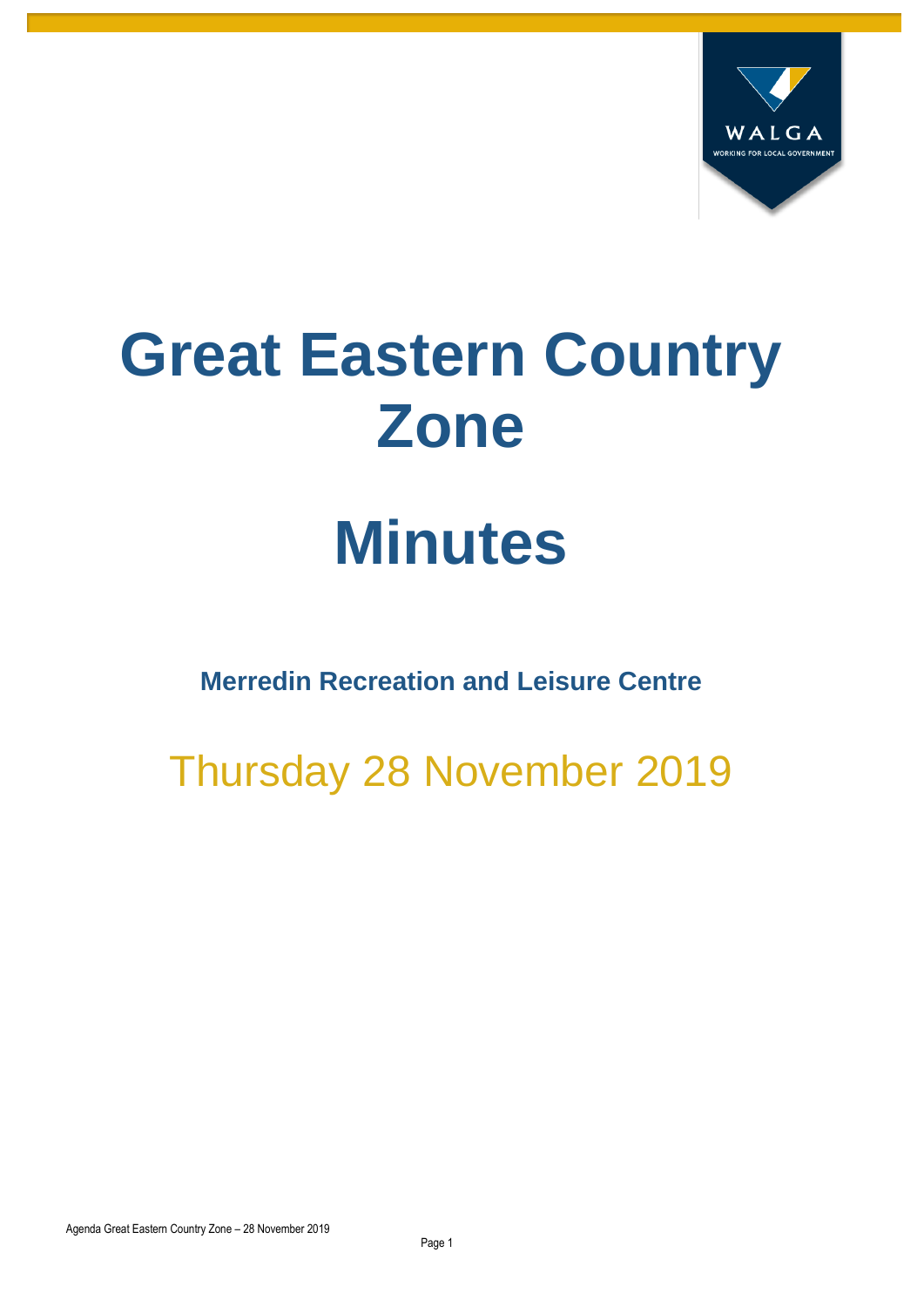### **Table of Contents**

| 1.<br>2. |     |                                                                                  |  |  |  |
|----------|-----|----------------------------------------------------------------------------------|--|--|--|
| 3.       |     |                                                                                  |  |  |  |
|          | 3.1 | Election of Chair and Deputy Chair of the Great Eastern Country Zone6            |  |  |  |
|          | 3.2 | Election of State Council Representatives and Deputy State Council               |  |  |  |
|          | 3.3 | Election of up to Three Zone Executive Committee Members of the Great            |  |  |  |
|          | 3.4 | Election of Local Government Agricultural Freight Group of the Great Eastern     |  |  |  |
|          | 3.5 | Wheatbelt District Emergency Management Committee of the Great Eastern           |  |  |  |
| 4.       |     |                                                                                  |  |  |  |
| 5.       |     |                                                                                  |  |  |  |
| 6.       | 6.1 |                                                                                  |  |  |  |
|          | 6.2 |                                                                                  |  |  |  |
|          | 6.3 |                                                                                  |  |  |  |
| 7.       |     |                                                                                  |  |  |  |
|          | 7.1 | Confirmation of Minutes from the Great Eastern Country Zone meeting held         |  |  |  |
|          | 7.2 | Business Arising from the Minutes of the Great Eastern Country Zone Meeting      |  |  |  |
|          | 7.3 | Minutes from the Great Eastern Country Zone Executive Committee Meeting          |  |  |  |
| 8.       | 8.1 |                                                                                  |  |  |  |
|          | 8.2 | Proposed alternative to the CA07 Restricted Access Vehicle Operating             |  |  |  |
|          | 8.3 | Future Drought Fund and the National Drought Response Resilience Plan  13        |  |  |  |
|          | 8.4 |                                                                                  |  |  |  |
|          | 8.5 |                                                                                  |  |  |  |
| 9.       |     |                                                                                  |  |  |  |
|          | 9.1 |                                                                                  |  |  |  |
|          | 9.2 |                                                                                  |  |  |  |
|          | 9.3 | Wheatbelt District Emergency Management Committee 16                             |  |  |  |
| 10.      |     | WESTERN AUSTRALIAN LOCAL GOVERNMENT ASSOCIATION (WALGA)                          |  |  |  |
|          |     |                                                                                  |  |  |  |
|          |     |                                                                                  |  |  |  |
|          |     |                                                                                  |  |  |  |
|          |     | 10.3 Review of WALGA State Council Agenda - Matters for Decision12               |  |  |  |
|          |     | 17. 10.4 Review of WALGA State Council Agenda - Matters for Noting / Information |  |  |  |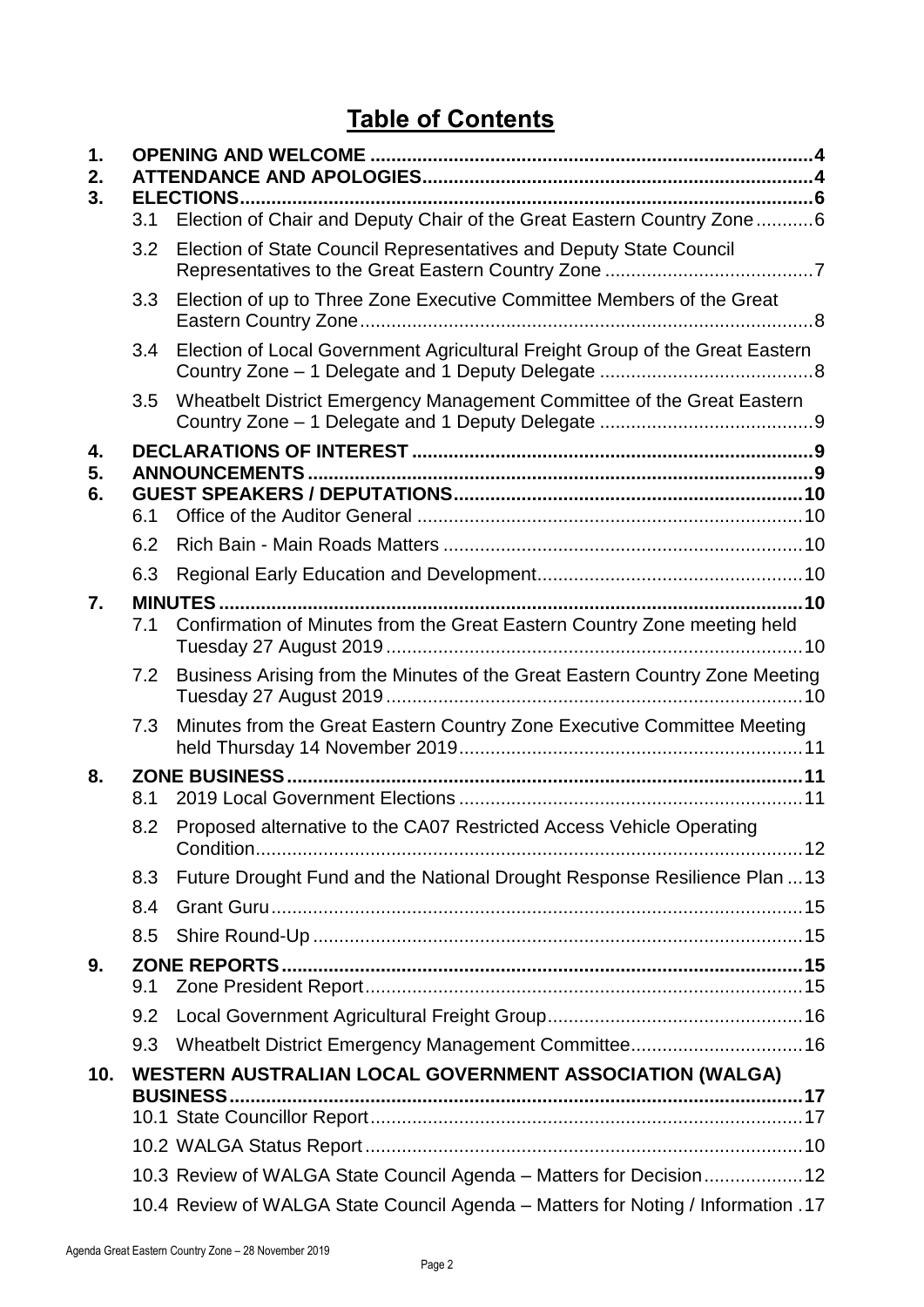| 15.<br>16. |                                                                       |  |
|------------|-----------------------------------------------------------------------|--|
| 14.        |                                                                       |  |
| 13.        |                                                                       |  |
| 12.        |                                                                       |  |
|            |                                                                       |  |
|            |                                                                       |  |
|            |                                                                       |  |
|            | 11.1 Department of Local Government, Sport and Cultural Industries18  |  |
| 11.        |                                                                       |  |
|            |                                                                       |  |
|            | 10.6 Review of WALGA State Council Agenda – Policy Forum Reports 18   |  |
|            | 10.5 Review of WALGA State Council Agenda – Organisational Reports 18 |  |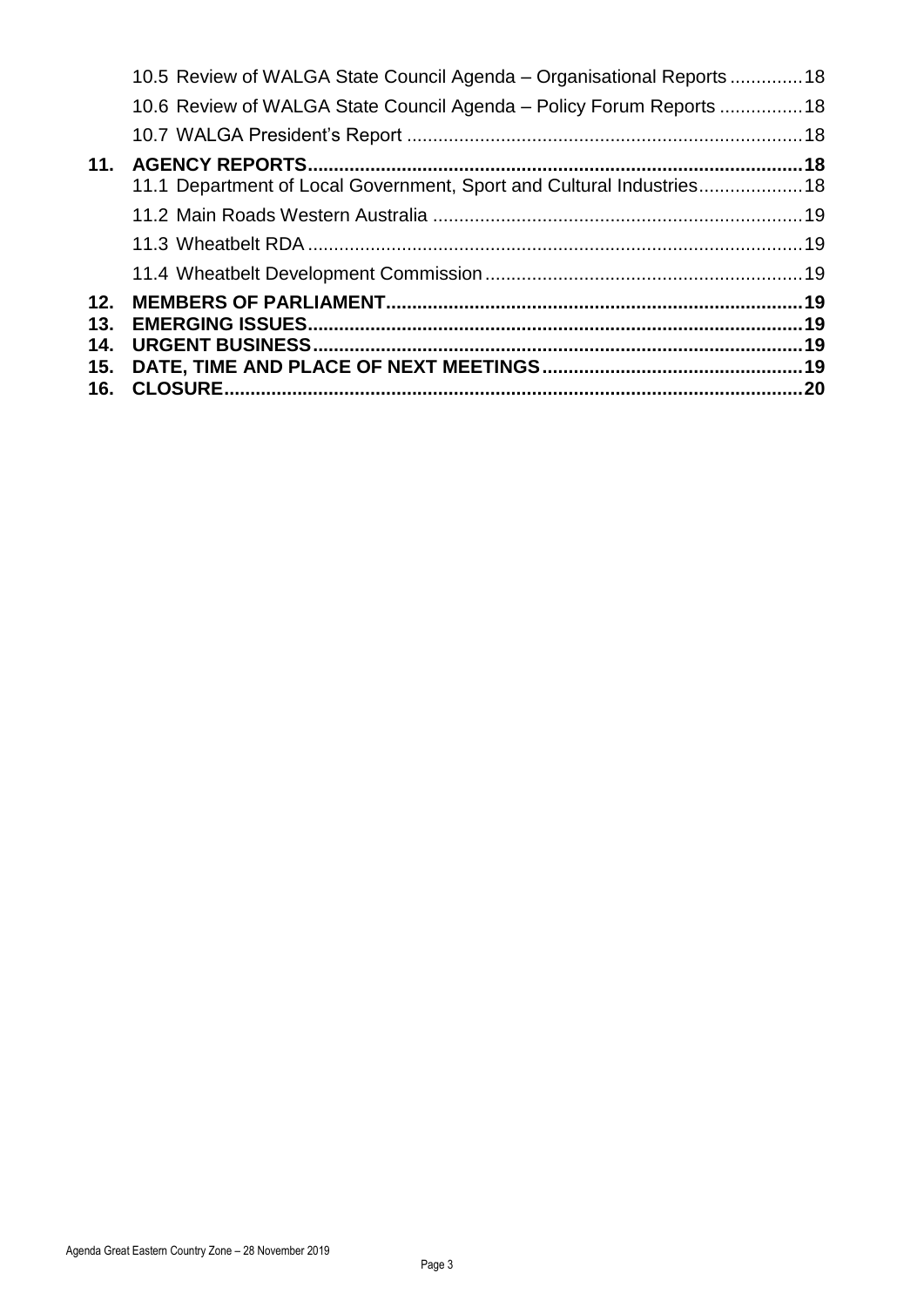## **Great Eastern Country Zone**

**Meeting held at the Merredin Recreation and Leisure Centre Commenced at 9.30am, Thursday 28 November 2019**

## **Minutes**

#### <span id="page-3-0"></span>**1. OPENING AND WELCOME**

#### <span id="page-3-1"></span>**2. ATTENDANCE AND APOLOGIES**

| <b>Shire of Bruce Rock</b>     | President Cr Stephen Strange                                           |  |  |
|--------------------------------|------------------------------------------------------------------------|--|--|
|                                | Cr Ramesh Rajagopalan                                                  |  |  |
|                                | Mr Darren Mollenoyux Chief Executive Officer non-voting<br>delegate    |  |  |
| <b>Shire of Cunderdin</b>      | Mr Stuart Hobley Chief Executive Officer non-voting delegate           |  |  |
| <b>Shire of Dowerin</b>        | <b>Cr Julie Chatfield</b>                                              |  |  |
|                                | Ms Rebecca McCall Chief Executive Officer non-voting delegate          |  |  |
| <b>Shire of Kellerberrin</b>   | <b>President Cr Rodney Forsyth</b>                                     |  |  |
|                                | Mr Raymond Griffiths Chief Executive Officer non-voting<br>delegate    |  |  |
| <b>Shire of Kondinin</b>       | <b>President Cr Sue Meeking</b>                                        |  |  |
|                                | Cr Bev Gangell                                                         |  |  |
|                                | Ms Mia Dohnt Chief Executive Officer non-voting delegate               |  |  |
| <b>Shire of Koorda</b>         | <b>President Cr Ricky Storer</b>                                       |  |  |
|                                | Mr Darren Simmons Chief Executive Officer non-voting delegate          |  |  |
| <b>Shire of Merredin</b>       | <b>President Cr Julie Flockart</b>                                     |  |  |
|                                | <b>Cr Mal Willis</b>                                                   |  |  |
|                                | Ms Kelly Bartley Acting Chief Executive Officer non-voting<br>delegate |  |  |
| <b>Shire of Mount Marshall</b> | President Cr Tony Sachse - Deputy Chair                                |  |  |
|                                | Mr John Nuttall Chief Executive Officer non-voting delegate            |  |  |
| <b>Shire of Mukinbudin</b>     | Mr Dirk Sellenger Chief Executive Officer non-voting delegate          |  |  |
| <b>Shire of Narembeen</b>      | President Cr Rhonda Cole - Chair                                       |  |  |
|                                | Mr Chris Jackson Chief Executive Officer non-voting delegate           |  |  |
| <b>Shire of Nungarin</b>       | <b>President Pippa DeLacey</b>                                         |  |  |
|                                | Cr Eileen O'Connell                                                    |  |  |
|                                | Mr Adam Majid Chief Executive Officer non-voting delegate              |  |  |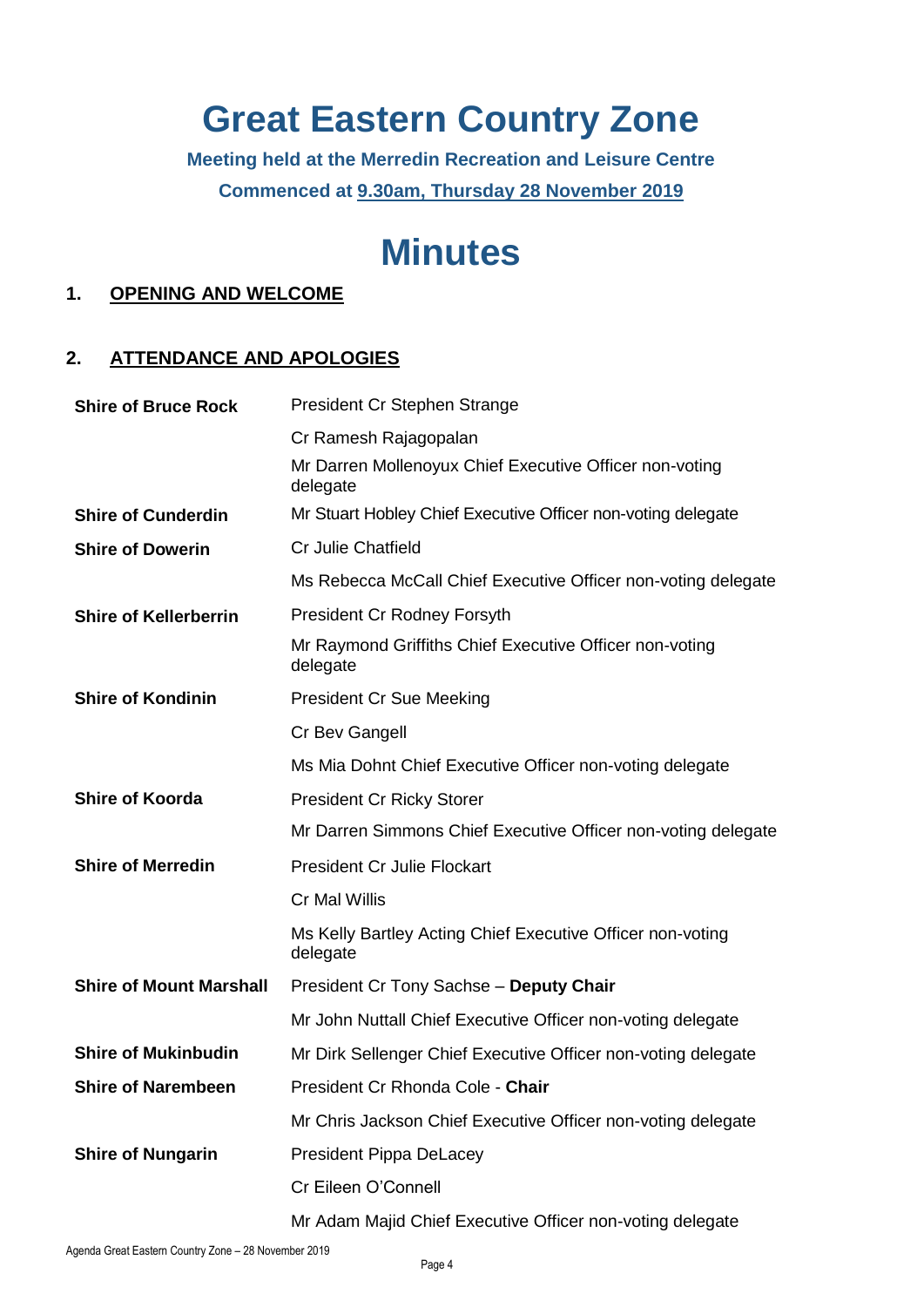| <b>Cr Glenice Batchelor</b>                                                             |  |  |
|-----------------------------------------------------------------------------------------|--|--|
| <b>Cr Tania Daniels</b>                                                                 |  |  |
| Mr Neville Hale Chief Executive Officer non-voting delegate                             |  |  |
| <b>President Cr Melanie Brown</b>                                                       |  |  |
| <b>Cr Geoff Waters</b>                                                                  |  |  |
| Mr Brian Jones Chief Executive Officer non-voting delegate                              |  |  |
| President Cr Karin Day                                                                  |  |  |
| Mr Jamie Criddle Chief Executive Officer non-voting delegate                            |  |  |
| <b>President Cr Quentin Davies</b>                                                      |  |  |
| Ms Taryn Dayman Chief Executive Officer non-voting delegate                             |  |  |
| Cr Wayne Della Bosca                                                                    |  |  |
| Cr Bryan Close                                                                          |  |  |
| Mr Peter Clarke Chief Executive Officer non-voting delegate                             |  |  |
| Kathleen Brown, Electorate Officer, Mia Davies MLA Office                               |  |  |
| Jennifer Collins, Department of Local Government, Sport &<br><b>Cultural Industries</b> |  |  |
| Janet Hartley-West, Main Roads WA                                                       |  |  |
| Cliff Simpson, Roadwise                                                                 |  |  |
| Gavin Robins, Wheatbelt Development Commission                                          |  |  |
| Kristen Twine, Wheatbelt Development Commission                                         |  |  |
| Rich Bain, Heavy Vehicle Access Improvement and Policy<br>Manager                       |  |  |
| Jordan Langford, Acting Assistant Auditor General                                       |  |  |
|                                                                                         |  |  |

WALGA Representatives

Mr Tony Brown, Executive Manager Governance & Organisational Development Emma Clements, Employee Relations Services Manager Sebastian Davies-Slate, Policy Officer – Transport and Roads

#### **Guests**

Gavin Robins, Acting Chief Executive Officer, Wheatbelt Development Commission Kristen Twine, Merredin Office, Wheatbelt Development Commission Rich Bain, Heavy Vehicle Access Improvement and Policy Manager Kathleen Brown, Electorate Officer, Mia Davies MLA Office Jordan Langford-Smith, Acting Assistant Auditor General Jenifer Collins, Regional Manager Wheatbelt, DLGSC Representative Cliff Simpson, Roadwise Janet Hartley-West, Main Roads WA

#### **Apologies**

Shire of Cunderdin President Cr Dennis Whisson

Agenda Great Eastern Country Zone – 28 November 2019 Cr Alison Harris Shire of Dowerin President Cr Darrel Hudson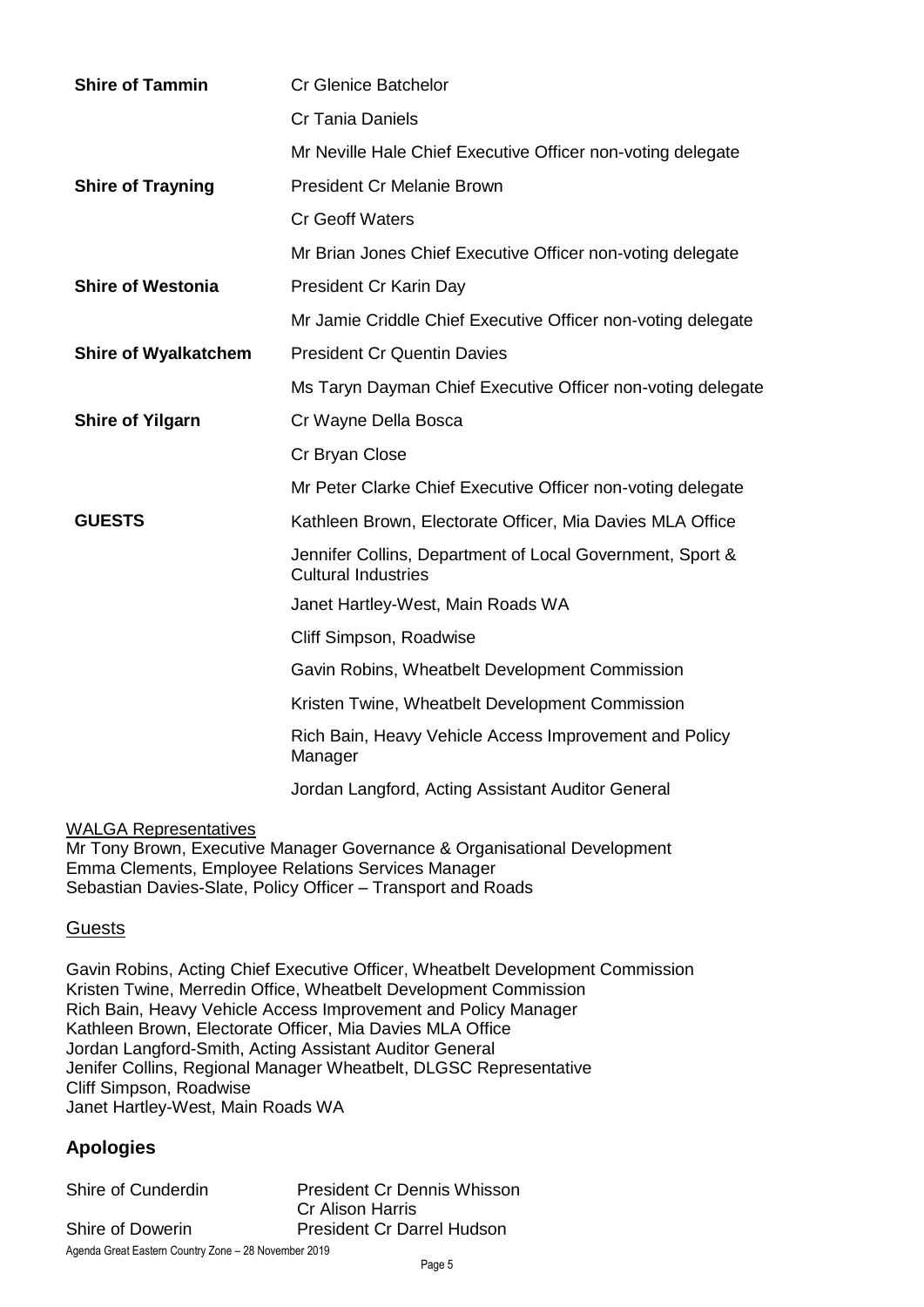Shire of Kellerberrin Shire of Koorda Cr Pamela McWha Shire of Mount Marshall Cr Nick Gillett

Cr Julie Chatfield<br>Cr Scott O'Neill Shire of Mukinbudin President Cr Gary Shadbolt

Mandy Walker, Director Regional Development, RDA Wheatbelt Hon Martin Aldridge, Member for the Agricultural Region Mia Davies MLA, Member for Central Wheatbelt Craig Manton, Main Roads WA Sharon Broad, Water Corporation

#### **Attachments**

The following were provided as attachments with the agenda:

- 1. Great Eastern Country Zone Minutes 27 August 2019.
- 2. Great Eastern Country Zone Executive Committee Minutes 14 November 2019.
- 3. President's Report
- 4. RDA Wheatbelt Update State Council Agenda – via link: [https://walga.asn.au/getattachment/02b85870-f169-4119-b41c-d388071d8dbc/Agenda-State-](https://walga.asn.au/getattachment/02b85870-f169-4119-b41c-d388071d8dbc/Agenda-State-Council-4-December-2019.pdf)[Council-4-December-2019.pdf](https://walga.asn.au/getattachment/02b85870-f169-4119-b41c-d388071d8dbc/Agenda-State-Council-4-December-2019.pdf)
- 5. State Council Submission

#### <span id="page-5-0"></span>**3. ELECTIONS**

#### <span id="page-5-1"></span>**3.1 Election of Chair and Deputy Chair of the Great Eastern Country Zone**

Pursuant to the WALGA Constitution, the Secretariat shall assume the Chair for conducting the election of office bearers.

Guidelines for elections were distributed to Member Councils as an attachment to a letter dated 18 October 2019.

The election for the Chairperson and Deputy Chairperson shall be conducted and the term set at two years expiring in November 2021, in line with the terms of State Council representatives and in sync with Local Government Elections.

#### Zone Chair

The following nomination was received for the position of Chair for 2 years, November 2019 to November 2021.

• Cr Rhonda Cole Shire of Narembeen

#### **DECLARATION**

**That Cr Rhonda Cole, be elected as Chairperson of the Great Eastern Country Zone for the term of 2 years, November 2019 to November 2021.**

#### Deputy Zone Chair

The following nomination was received for the positions of Deputy Chair for 2 years, November 2019 to November 2021.

• Cr Tony Sachse Shire of Mount Marshall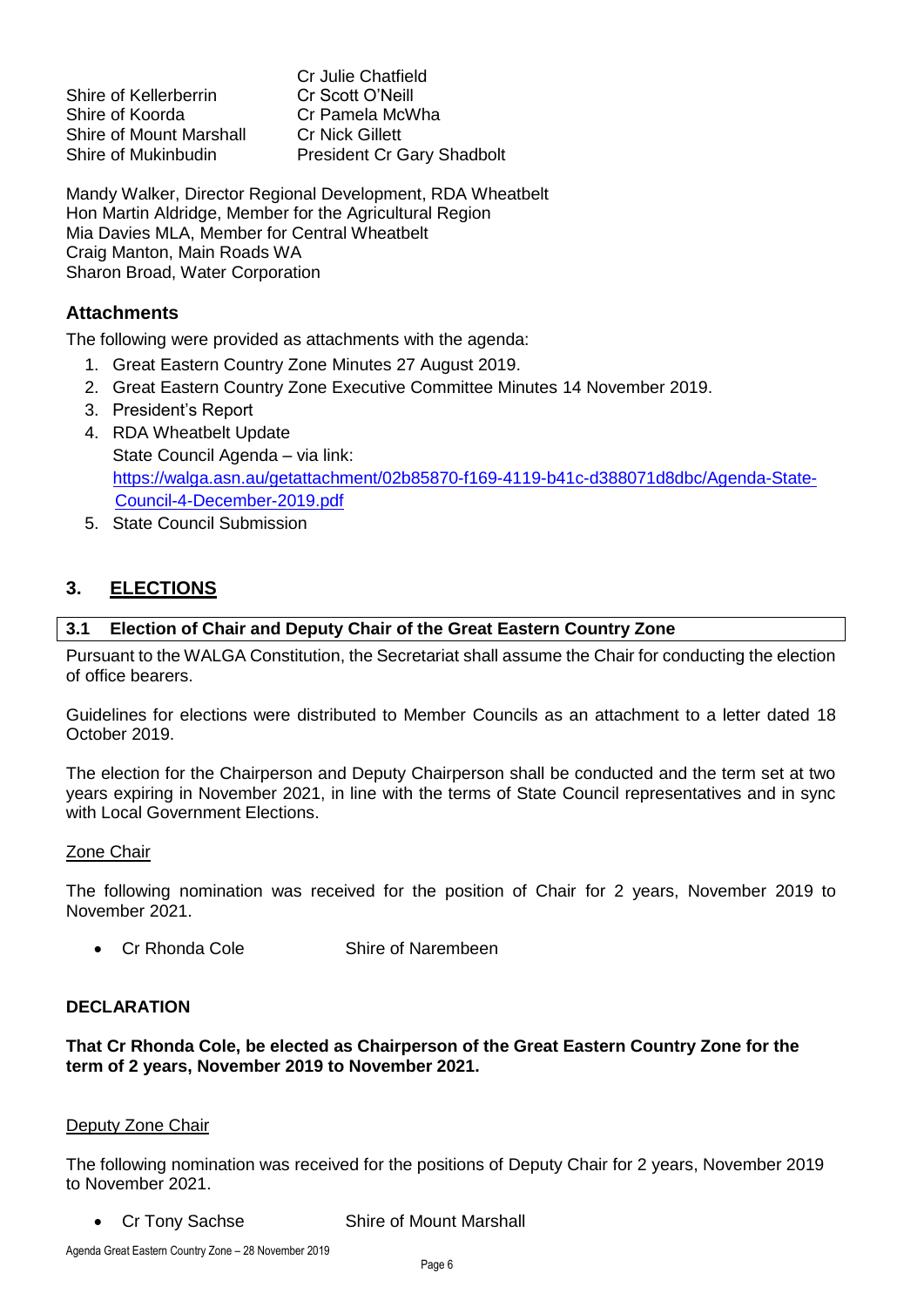#### **DECLARATION**

**That Cr Tony Sachse, be elected as Deputy Chairperson of the Great Eastern Country Zone for the term of 2 year, November 2019 to November 2021.**

#### <span id="page-6-0"></span>**3.2 Election of State Council Representatives and Deputy State Council Representatives to the Great Eastern Country Zone**

Pursuant to the WALGA Constitution, the Secretariat shall assume the Chair for conducting the election of representatives and deputy representatives to the State Council.

Guidelines for elections were distributed to Member Councils as an attachment to a letter dated 18 October 2019.

WALGA incorporates a 24 members State Council with its members derived from Metropolitan and Country Zones. The State Council is chaired by the Association President.

In accordance with sub-clause 9(3) of the WALGA Constitution representatives and deputy representatives to the State Council shall be elected by Zones of the Metropolitan and Country constituencies for two (2) year terms, commencing from the Ordinary Meeting of State Council in December 2019 and concluding at the Ordinary Meeting of State Council two years later.

For the Great Eastern Country Zone, there is one (1) Representative position on State Council and one (1) Deputy Representative position. The term is from the Ordinary Meeting of State Council in December 2019 and concluding at the Ordinary Meeting of State Council in December 2021.

#### State Councillor

The following written nomination was received for the position of State Council Representative:

• Cr Stephen Strange Shire of Bruce Rock

#### **DECLARATION**

#### **That Cr Stephen Strange, be elected as State Council Representative of the Great Eastern Country Zone to the State Council for the term of 2 years, December 2019 to December 2021.**

#### Deputy State Councillor

The following two nominations were received for the position Deputy State Councillor Representative for 2 years, November 2019 to November 2021.

Cr Stephen Strange withdrew his nomination.

- Cr Stephen Strange Shire of Bruce Rock
- Cr Rhonda Cole Shire of Narembeen

#### **DECLARATION**

**That Cr Rhonda Cole, be elected as Deputy State Council Representatives of the Great Eastern Country Zone to the State Council for the term of 2 years, December 2019 to December 2021.**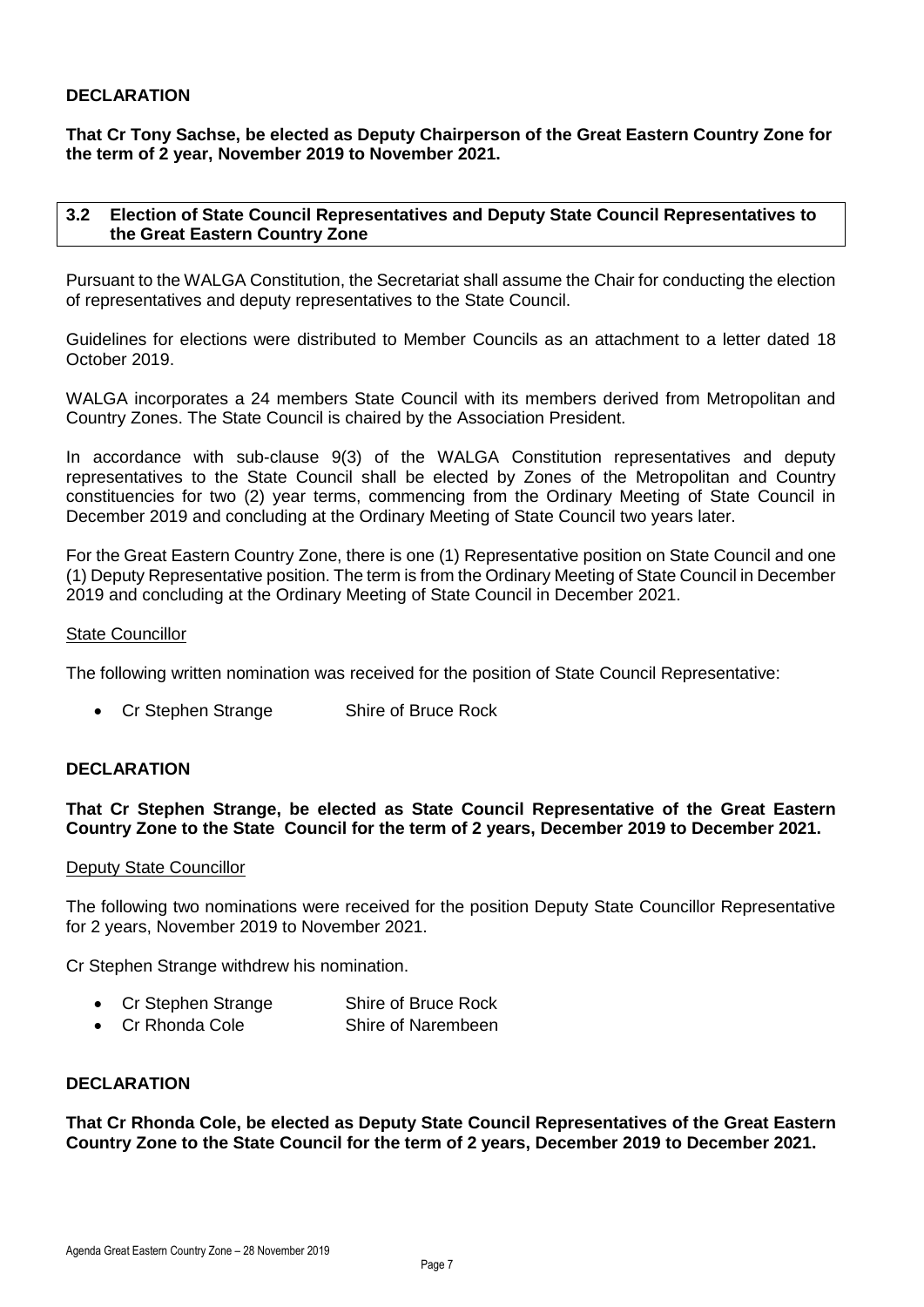#### <span id="page-7-0"></span>**3.3 Election of up to Three Zone Executive Committee Members of the Great Eastern Country Zone**

Automatic Executive Committee membership will include the Zone President, Cr Rhonda Cole, Deputy Zone President, Cr Tony Sachse and the State Councillor Representative, Cr Stephen Strange.

The election for the Zone Executive Committee representatives shall be conducted and the term set at two years expiring in November 2021, in line with the terms of Zone Delegates and in sync with Local Government Elections.

The following nomination was received for the positions of up to three Zone Executive Committee members for 2 years, November 2019 to November 2021.

As only one nomination was received for the position of Zone Executive Committee Representative, nominations for up to two Zone Executive Committee Representatives were called from the floor. The following nominations were received from the floor.

- Cr Rod Forsyth, Shire of Kellerberrin
- Cr Julie Flockart, Shire of Merredin
- Cr Geoff Waters, Shire of Trayning

#### **DECLARATION**

**That Cr Rod Forsyth, Cr Julie Flockart and Cr Geoff Waters, be elected as Zone Executive Committee representative for the term of 2 years, November 2019 to November 2021.**

#### <span id="page-7-1"></span>**3.4 Election of Local Government Agricultural Freight Group of the Great Eastern Country Zone – 1 Delegate and 1 Deputy Delegate**

At the close of nominations, one nomination was received for the Local Government Agricultural Freight Group delegate of the Great Eastern Country Zone.

#### Delegate

The following nomination was received:

Cr Rodney Forsyth Shire of Kellerberrin

#### **DECLARATION**

#### **That Cr Rod Forsyth, be elected as Local Government Agricultural Freight Group Delegate of the Great Eastern Country Zone.**

#### Deputy Delegate

No written nominations were received for the position of Local Government Agricultural Freight Group Deputy Delegate. Nominations for Deputy Delegate were called from the floor. The following nomination was received.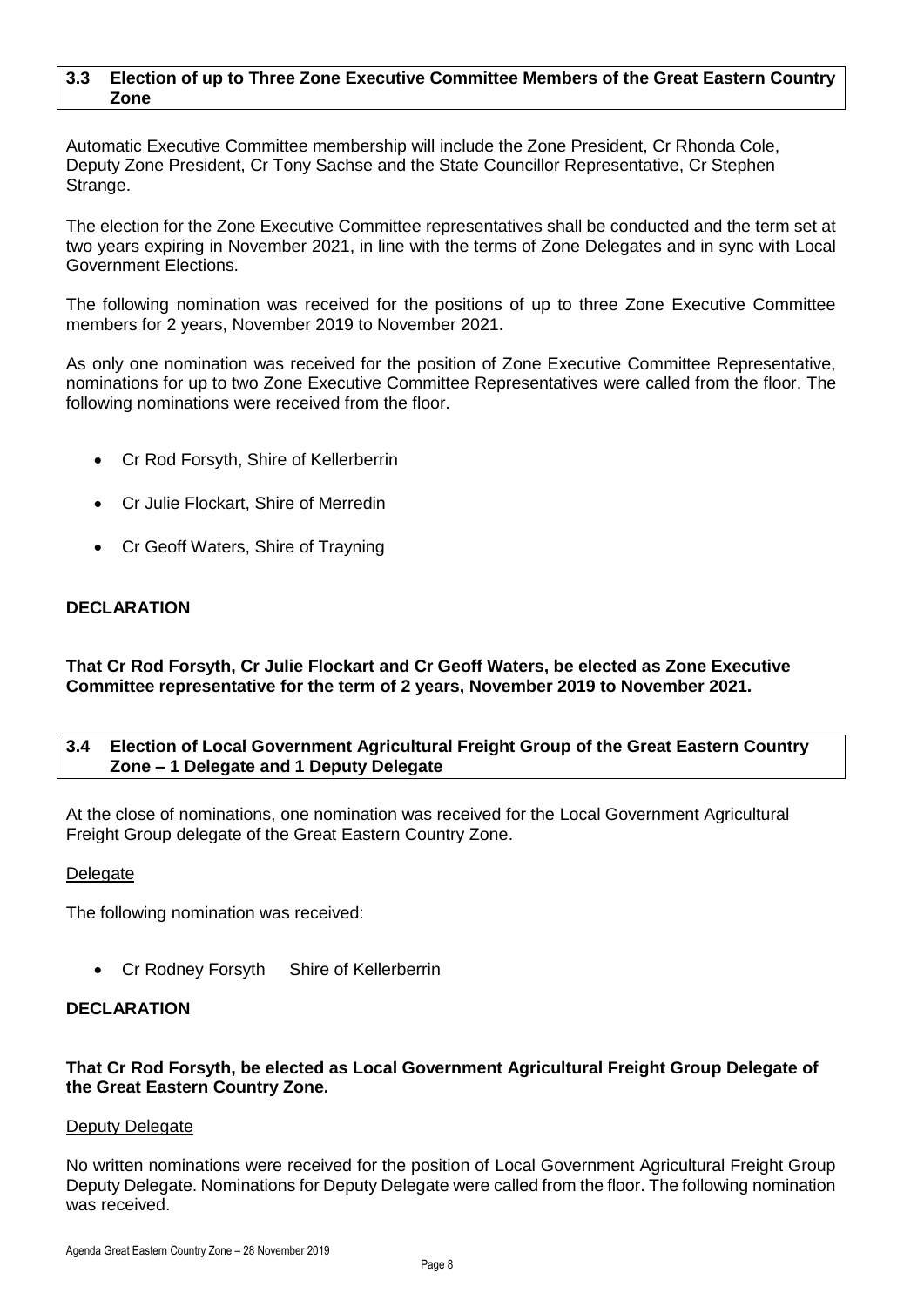Cr Ricky Storer, Shire of Koorda

#### **DECLARATION**

**That Cr Ricky Storer, be elected as Local Government Agricultural Freight Group Deputy Delegate of the Great Eastern Country Zone.**

#### <span id="page-8-0"></span>**3.5 Wheatbelt District Emergency Management Committee of the Great Eastern Country Zone – 1 Delegate and 1 Deputy Delegate**

At the close of nominations, one nomination was received for the Wheatbelt District Emergency Management Committee delegate of the Great Eastern Country Zone.

The following nomination was received:

#### Delegate

Cr Tony Sachse Shire of Mount Marshall

#### **DECLARATION**

#### **That Cr Tony Sachse, be elected as Wheatbelt District Emergency Management Committee Delegate of the Great Eastern Country Zone.**

#### Deputy Delegate

No written nominations were received for the position of Wheatbelt District Emergency Management Committee Deputy Delegate. Nominations were called from the floor. The following nomination was received.

• Cr Julie Flockart, Shire of Merredin

#### **DECLARATION**

**That Cr Julie Flockart, be elected as Wheatbelt District Emergency Management Committee Deputy Delegate of the Great Eastern Country Zone.**

#### <span id="page-8-1"></span>**4. DECLARATIONS OF INTEREST**

Nil

#### <span id="page-8-2"></span>**5. ANNOUNCEMENTS**

Nil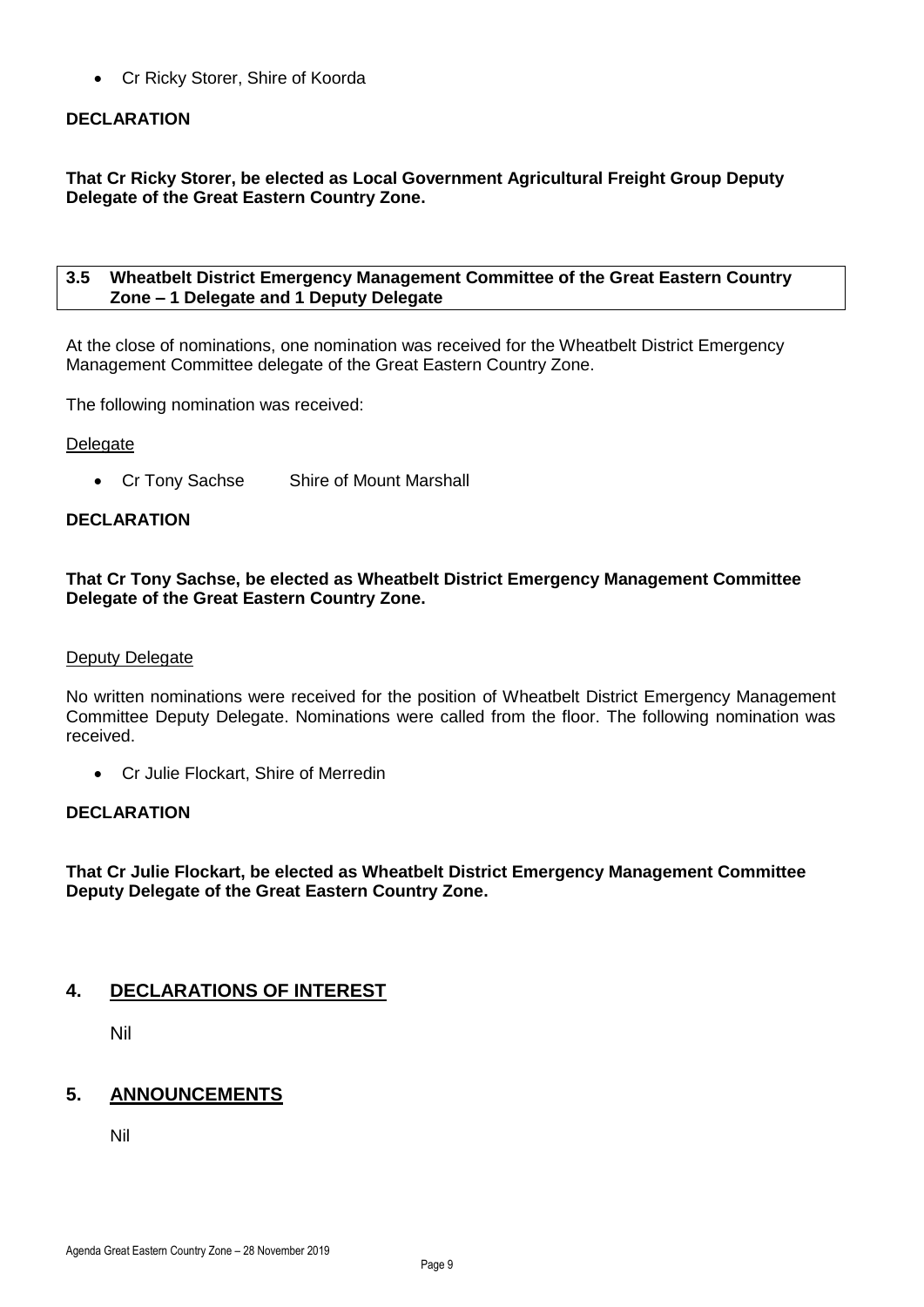#### <span id="page-9-0"></span>**6. GUEST SPEAKERS / DEPUTATIONS**

#### <span id="page-9-1"></span>**6.1 Office of the Auditor General**

Jordan Langford-Smith Acting Assistant Auditor General, from the Office of the Auditor General for Western Australian presented to the Zone to provide an update on Local Government auditing.

Presentation is attached with the Minutes. (Attachment 1)

#### <span id="page-9-2"></span>**6.2 Rich Bain - Main Roads Matters**

Rich Bain, Heavy Vehicle Access Improvement and Policy Manager, Heavy Vehicle Services, from Main Roads presented to the Zone.

#### <span id="page-9-3"></span>**6.3 Regional Early Education and Development**

Helen Creed was scheduled to present at the November Zone meeting, however due to unforeseen circumstances has requested to postpone her presentation until the February 2020 Zone meeting.

#### **Noted**

#### <span id="page-9-4"></span>**7. MINUTES**

#### <span id="page-9-5"></span>**7.1 Confirmation of Minutes from the Great Eastern Country Zone meeting held Tuesday 27 August 2019**

The Minutes of the Great Eastern Country Zone meeting held on Tuesday 27 August 2019 have previously been circulated to Member Councils.

#### **RESOLUTION**

**Moved: Cr Wayne Della Bosca Seconded: Cr Rod Forsyth**

**That the minutes of the Great Eastern Country Zone meeting held Tuesday 27 August 2019 are confirmed as a true and accurate record of the proceedings.**

**CARRIED**

#### <span id="page-9-6"></span>**7.2 Business Arising from the Minutes of the Great Eastern Country Zone Meeting Tuesday 27 August 2019**

Nil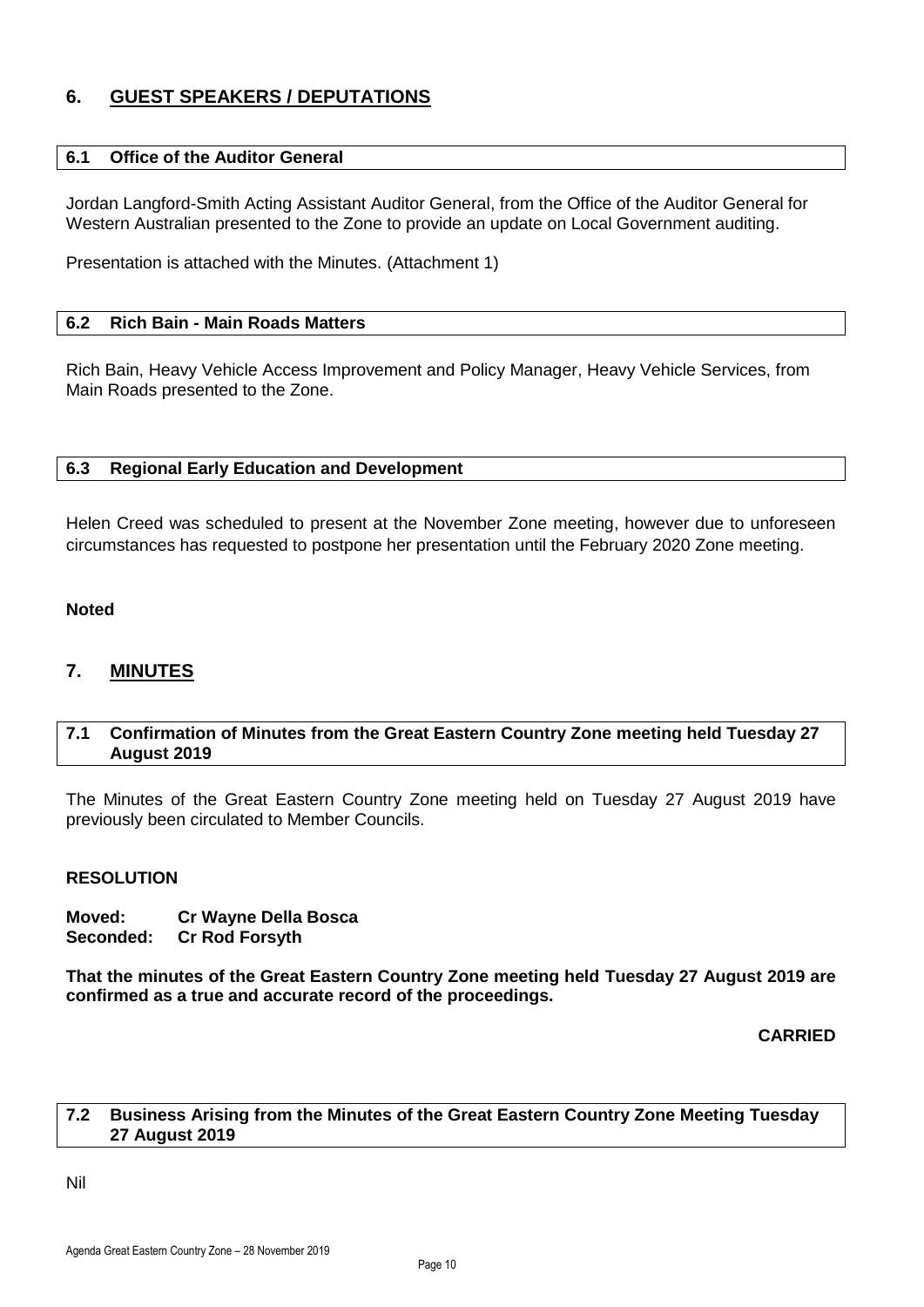#### <span id="page-10-0"></span>**RESOLUTION**

**Moved: Cr Tony Sachse Seconded: Cr Stephen Strange**

**That the Minutes of the Executive Committee Meeting of the Great Eastern Country Zone held Thursday 14 November 2019 be endorsed.**

**CARRIED**

#### <span id="page-10-2"></span><span id="page-10-1"></span>**8. ZONE BUSINESS**

#### **8.1 2019 Local Government Elections**

Zone Local Governments were invited to provide feedback or raise any issues that arose during the 2019 Local Government elections.

#### A) Requirement to open a voting booth on a Saturday

An issue was raised as to why a Local Government is required to open and provide an election booth on the Saturday of the election, when electors have the opportunity to submit an early vote or a postal vote in the four (4) week period prior to the Election Day.

Local Government have staff working at a booth from 8am to 6pm on the Saturday for very few votes. It is recommended that voting be finalised on the Friday before the current Election Day.

#### B) Resignation's Following Election Day

Discussion on the issue of an Elected Member resigning shortly after being elected and whether a Local Government should be able to just appoint the next person on the ballot paper rather than holding an Extraordinary Election.

#### **RESOLVED**

**The above Local Government Election issues be raised with the Department of Local Government, Sport and Cultural Industries as part of the Local Government Act review.**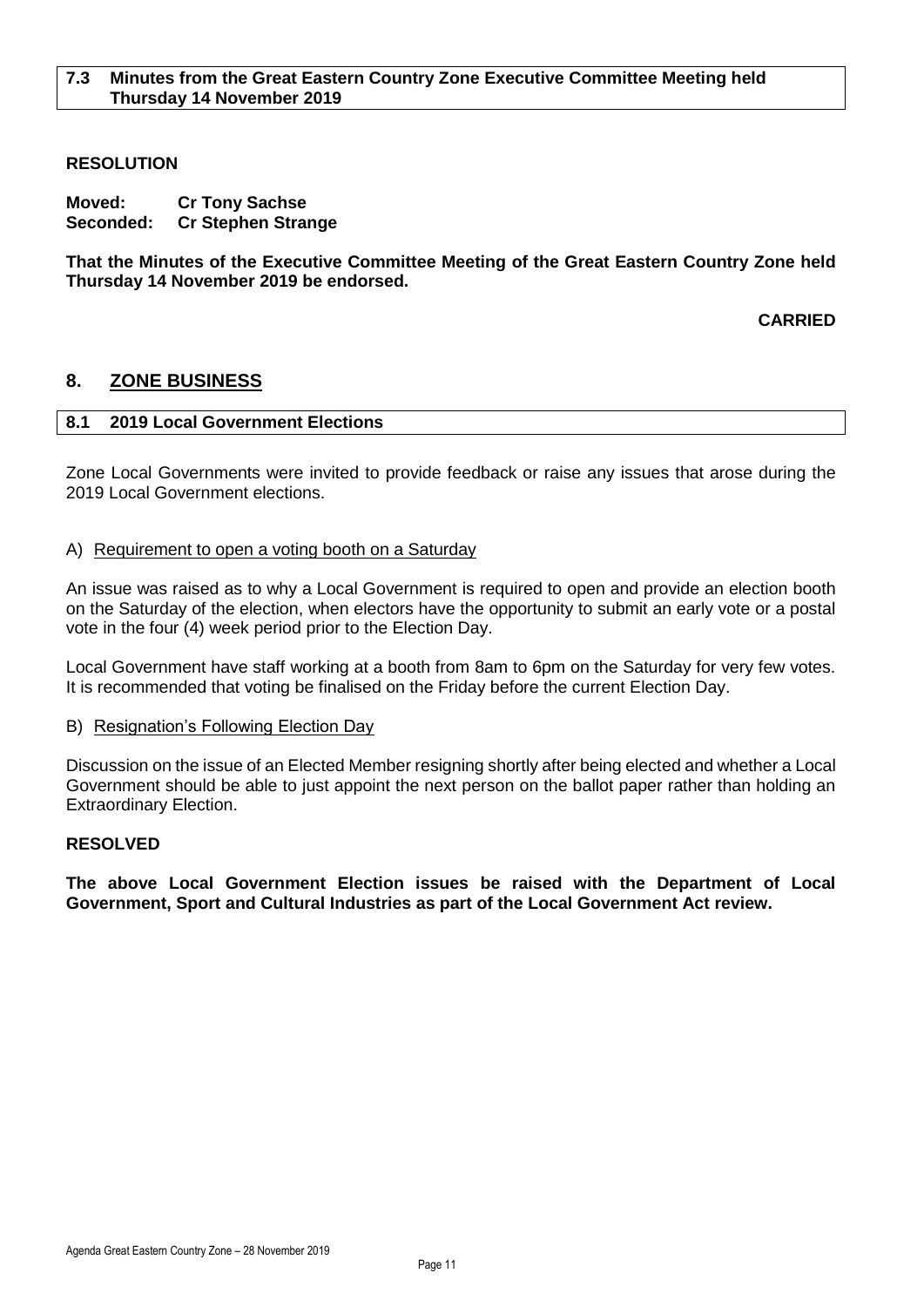#### <span id="page-11-0"></span>**8.2 Proposed alternative to the CA07 Restricted Access Vehicle Operating Condition**

#### **Background**

At the December 2018 meeting State Council resolved that WALGA:

- 1. Opposes withdrawal of the "Letter of Approval" Restricted Access Vehicle Operating Condition until an acceptable alternative to Local Government is developed;
- 2. Supports the position that Local Governments not use provision of the Letter of Authority to charge transport operators to access the Restricted Access Vehicle network;
- 3. Supports the development of standard administrative procedures including fees and letter formats;
- 4. Supports the practice of Local Governments negotiating maintenance agreements with freight owners/ generators in cases where the operations are predicted to cause extraordinary road damage as determined by the Local Government; and
- 5. Advocates to Main Roads to establish a stakeholder working group to develop an appropriate mechanism through which the increased infrastructure costs from the use of heavy vehicles and those loaded in excess of limits (concessional loading) can be recovered from those benefiting, and redirected into the cost of road maintenance.

#### **Comment**

Main Roads are proposing an alternative to the CA07 condition which will replace the condition with a notification process. They are presenting the proposal to all Regional Road Groups and have requested Local Governments provide feedback through an online survey.

WALGA is establishing a stake holder working group to advise if the proposal is "an acceptable alternative", or to recommend amendments to Main Roads WA and to advise a policy position for State Council consideration. In accordance with the State Council resolution each Zone is invited to nominate a representative to serve on the Group.

Please supply name and contact details before Wednesday, 4 December 2019 to Audra de Pina, Administration Officer, Infrastructure, on (08) 9213 2059 or email AdePina@walga.asn.au

#### CA07 GECZ Working Group

Nominations were sought from the Great Eastern Country Zone Delegates.

The following nomination was received:

• Cr Stephen Strange Shire of Bruce Rock

#### **RESOLUTION**

**Moved: Cr Ricky Storer Seconded: Cr Tony Sachse**

**That the Great Eastern Country Zone appoints Cr Stephen Strange, Shire of Bruce Rock, to be its representative on the CA07 Restricted Access Vehicle Operating Condition.**

**CARRIED**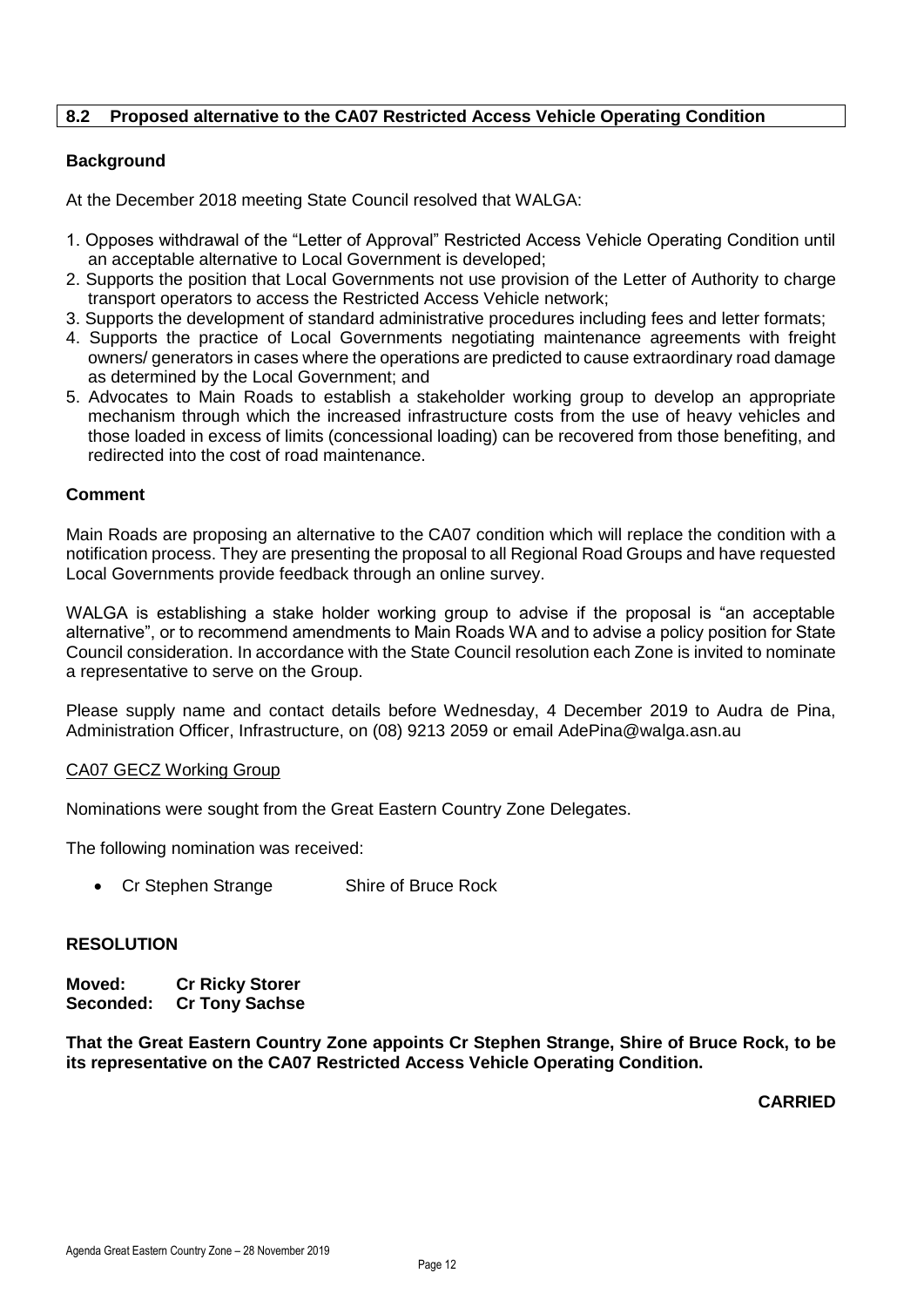#### <span id="page-12-0"></span>**Background**



| To: CEO                                    | <b>From: Mark Batty</b>                                              |
|--------------------------------------------|----------------------------------------------------------------------|
| <b>Organisation: All Local Governments</b> | <b>Executive Manager Environment &amp; Waste</b><br>Date: 15/11/2019 |
| <b>Fax No:</b>                             | Pages: 2                                                             |
| Reference: 03-053-01-0001                  | <b>Priority: High</b>                                                |

#### **Subject: Future Drought Fund and the national Drought Response Resilience Plan – Open for comment**

#### **IN BRIEF:**

**INFOPAGE**

| Operational<br>Area: | <b>ALL AREAS</b>                                                                                                                                                                 |
|----------------------|----------------------------------------------------------------------------------------------------------------------------------------------------------------------------------|
| Key Issues:          | . The Commonwealth has released its consultation draft on the Drought<br>Resilience Funding Plan.                                                                                |
|                      | • Submissions on the draft Plan close 13 December 2019                                                                                                                           |
|                      | • The Fund begins with an initial credit of \$3.9 billion. From 1 July 2020,<br>\$100 million will be made available each year to support Australian farmers<br>and communities. |
|                      | • Funds can be used for communities to prepare for, and become resilient to,<br>the effects of inevitable future drought.                                                        |
|                      | • Local Governments can apply for relevant projects                                                                                                                              |
| Action<br>Required:  | Complete online survey before Friday, 13 December 2019<br>Provide WALGA with your submission by Friday, 6 December 2019                                                          |

#### **How it will work**

**The Future Drought Fund** (FDF) is a key aspect of the Australian Government's drought policy, which seeks to provide a permanent and secure revenue source to build drought resilience.

The Fund begins with an initial credit of \$3.9 billion. Earnings will be reinvested until the balance reaches \$5 billion (expected in 2028-29). From 1 July 2020, \$100 million will be made available each year to support Australian farmers and communities. Funds can be used to prepare for, and become resilient to, the effects of inevitable future drought.

The FDF will support initiatives that enhance the drought resilience of Australian farms and communities by becoming more prepared to respond to the impacts of drought.

#### **The Drought Resilience Funding Plan**

The Drought Resilience Funding Plan is a high level framework that seeks to ensure a coherent and consistent approach is undertaken when considering and providing funding for drought resilience projects.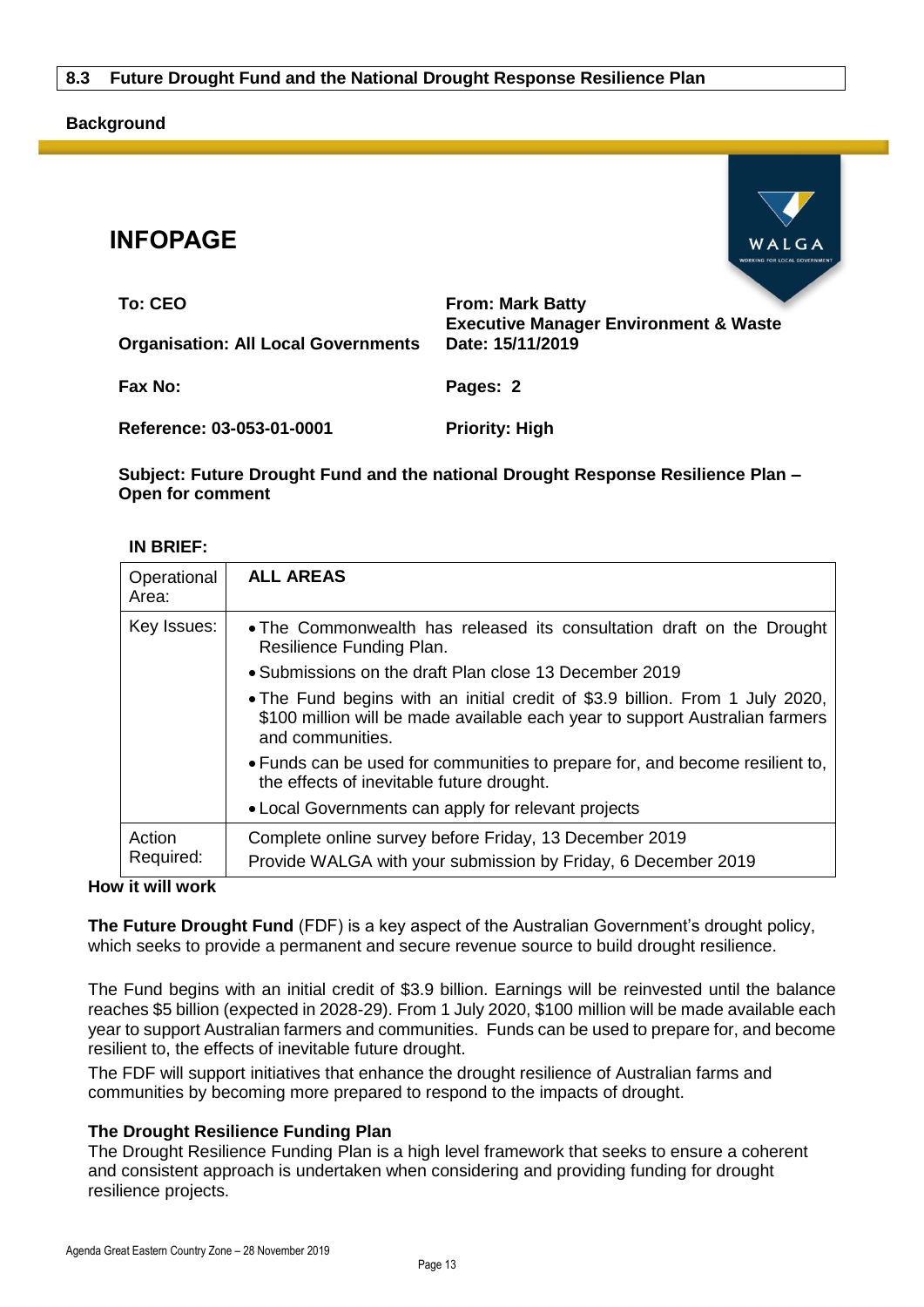This includes investing in:

- research and innovation
- research adoption and extension
- adopting new and existing technology
- improved environmental and natural resource management
- local and regional infrastructure and community initiatives.

The draft Drought Resilience Funding Plan is available at:-

#### [haveyoursay.agriculture.gov.au/future-drought-fund.](https://haveyoursay.agriculture.gov.au/future-drought-fund)

#### **Issues and opportunities for Local Governments**

Communities also feel the effects of drought on local economies and community spirit. However, Australia's regions are diverse and the degree of exposure to drought risk depends on the local context. Some communities have a strong resilience during droughts while others are less equipped to deal with the effects of drought.

The risks drought poses to rural communities are varied. They include potential reductions to incomes, job losses, pressure on social networks, poor mental and physical health, along with other climate effects like bushfires. Domestic water resources for rural communities are coming under increasing stress. Without intervention, shortages are likely to become more common.

Drought conditions can reduce tourism, which may affect the local economy. Decline in the amenity value of local communities due to drought—for example, drying water bodies or reduction in green spaces—may also affect tourism opportunities and diminish town pride and community spirit. Drought can also reduce expenditure by farm families in smaller towns, which is an important source of income for many small businesses. Service industries like retail and wholesale trade, transport and storage, finance and machinery are all affected by farmers' spending patterns. A reduction in this spending during a drought can put pressure on the sustainability of the community.

The final design of the fund, and the determination of eligible criteria for fund, will be informed by the consultation phase.

This presents an opportunity for each Local Government to make a submission on the elements it considers important to building the resilience of its community, and that need to be built into the final Drought Resilience funding Plan. Consideration should be given to local and regional community and infrastructure projects.

Submissions can be made on-line at: <https://haveyoursay.agriculture.gov.au/future-drought-fund>

**For further information please contact:** Executive Manager Environment and Waste [Mark Batty](mailto:mbatty@walga.asn.au?subject=Climate%20Resilient%20Councils) or telephone 9213 2078.

**Noted**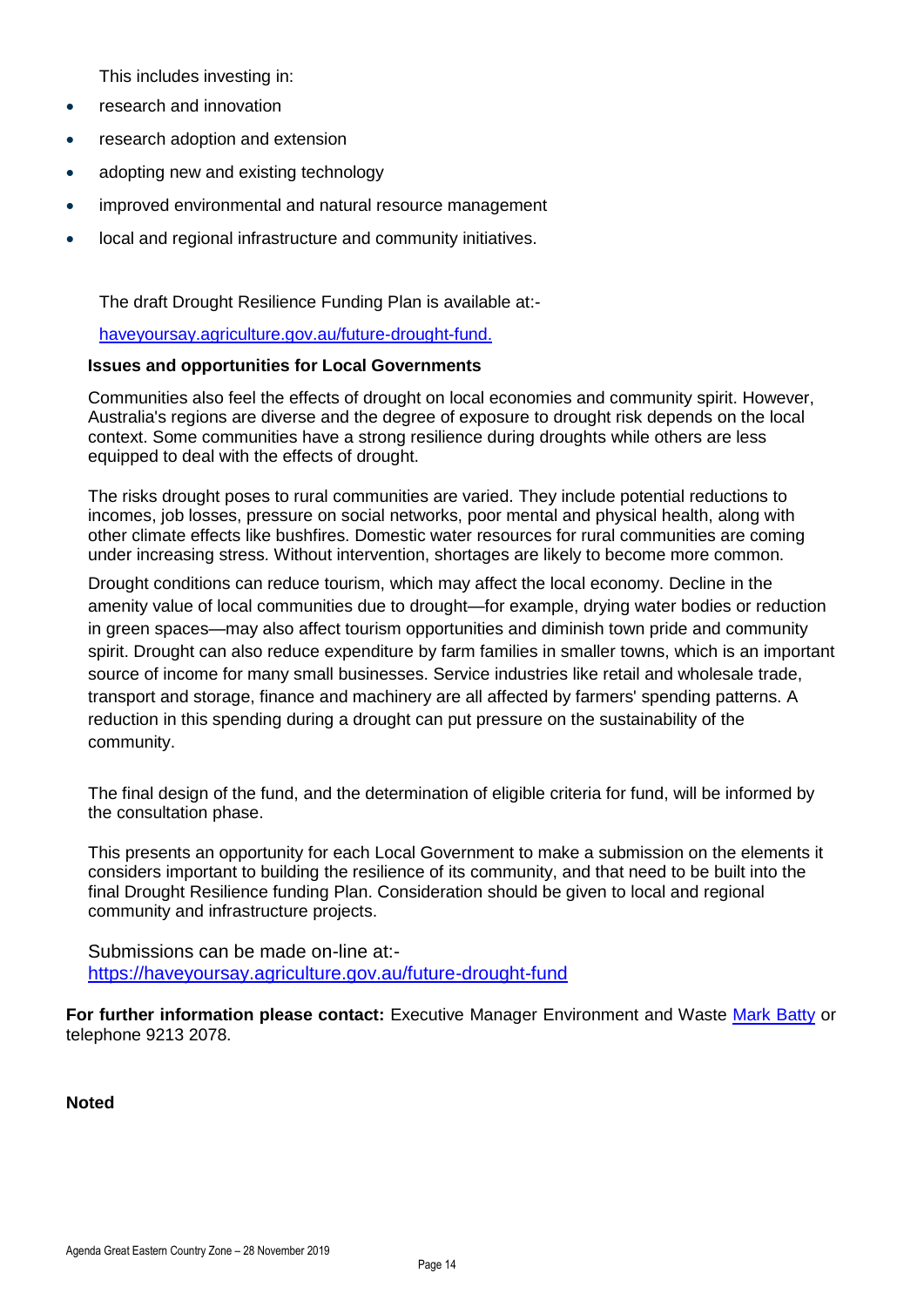#### <span id="page-14-0"></span>**8.4 Grant Guru**

#### **Background**

Provided in the RDA Wheatbelt Update (Item 11.3, attachment 4) was a particular item of interest in regards to GrantGuru.

RDA Wheatbelt and RDA Midwest Gascoyne requested a cross regional proposal for a subscription to the GrantGuru portal. The proposed portal will help councils and communities find grants, be alerted to relevant grants and learn about best practice grant writing so they can win more grants to build their communities.

For individual Local Governments to consider. If there are any interested Local Governments, they can contact the RDA Wheatbelt office and advise.

#### **Noted**

#### <span id="page-14-1"></span>**8.5 Shire Round-Up**

#### **Background**

At the 14 November GECZ Executive Committee meeting it was resolved that:

*The Executive Committee believed it would be good to have an item on the Great Eastern Country Zone Agenda for November 2019 providing each Local Government with an opportunity to provide a brief overview of recent activity at their Shire. i.e. how many new Elected Members, current critical issue or major project.*

**All Zone Local Governments provided a brief overview of recent activities at their Shire including Election results and current projects/issues.**

#### <span id="page-14-2"></span>**9. ZONE REPORTS**

#### <span id="page-14-3"></span>**9.1 Zone President Report**

*By Cr Rhonda Cole*

#### **RESOLVED**

#### **That the Zone President's Report be received.**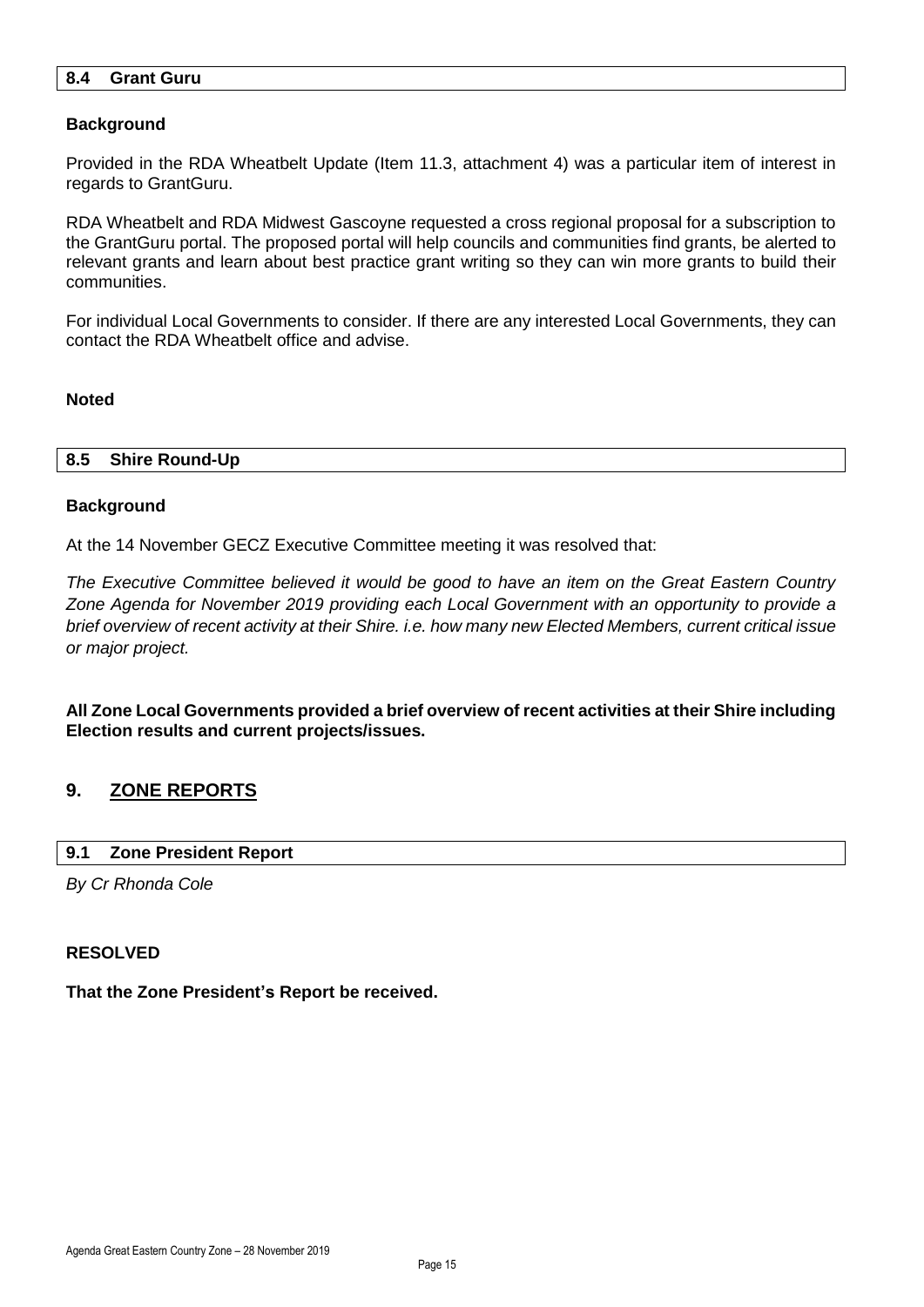#### <span id="page-15-0"></span>**9.2 Local Government Agricultural Freight Group**

*By Cr Rod Forsyth*

#### **RESOLUTION**

| Moved:    | <b>Cr Quentin Davies</b> |
|-----------|--------------------------|
| Seconded: | <b>Cr Geoff Waters</b>   |

#### **That the Local Government Agricultural Freight Group Report be received.**

**CARRIED**

Minutes of the Local Government Freight Group are attached. (Attachment 2)

#### <span id="page-15-1"></span>**9.3 Wheatbelt District Emergency Management Committee**

*By Cr Tony Sachse*

#### Wheatbelt District Emergency Management Committee (Wheatbelt DEMC)

The Wheatbelt DEMC met at the Bilya Koort Boodja Centre for Noongar Culture and Environmental Knowledge in Northam on 16<sup>th</sup> October, 2019.

There was a Guest Presentation from Amanda Nardi-Wallace of the Department of Primary Industry and Regional Development entitled "Animal Welfare in Emergencies". There is a copy of the presentation attached to this report. Of note is the recommendation that Animal Welfare is included in Local Government LEMA's, if it is not already the case. Please also note that there have been many instances of human life and safety being impacted as a result of animal welfare in emergencies.

There was a second presentation on "Climate Health WA Inquiry. Investigation being undertaken by the Department of Health into the Implications of Climate Change" by Faye Bowman from the Department of Health. The completed paper is due in March 2020 and a copy of the Public Forum is available on their website.

In business arising from previous minutes it was noted that in relation to Telstra backup systems, which the CEO from the Shire of Mount Marshall was able to meet with Alex Taylor (Communications Advisor to the Federal Minister for Telecommunications) in August 2019. To date there has not been any further correspondence since this meeting.

The Wheatbelt DEMC Chair, Superintendent Tony Colfer, and the Executive Officer Yvette Grigg, will work to encourage Local Governments to meet their EM status.

Agenda Items included correspondence from the Rapid Relief Team which includes a letter of offer regarding catering during emergencies. More information is being sought on this.

The Bushfire Seasonal Outlook: Mortlock, Ninghan, Jilbadgie and Avon was presented by DFES. Rainfall from the 1<sup>st</sup> July to 30<sup>th</sup> September 2019 ranges from Average (Ninghan North east Corner), mostly below average and Very Much Below Average. Maximum Temperature for 1<sup>st</sup> July to 30<sup>th</sup> September 2019 ranges from Very Much Above Average (Ninghan, Jilbadgie and Eastern parts of Mortlock and Avon) to Highest on Record (Southwest of Mortlock and Western part of Avon). The Keetch-Bryram Drought Index (KBDI) is basically showing that dryness in the top layers of soils and vegetation is about a month earlier than average due to these conditions. The Potential Grassfire Risk ending 30<sup>th</sup> September 2019 shows high for Western part of Avon and mostly moderate to low for Ninghan, Jilbadgie and Mortlock. Rainfall is likely to be below average for October and November, with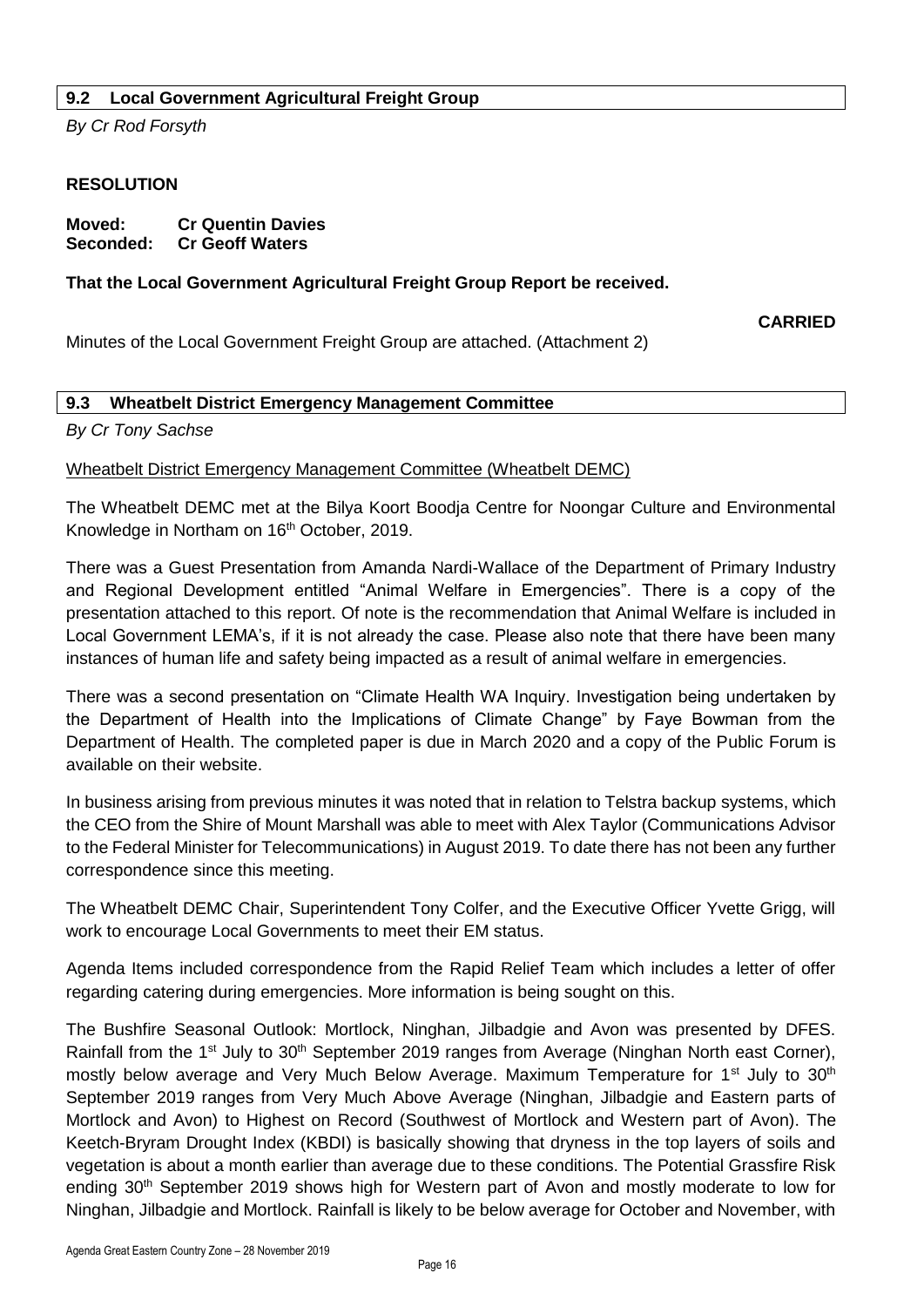daytime temperatures likely to be above average. Hot weather is likely in early October with generally higher night time temperatures.

#### Agency Reports

A copy of the report summaries can be found in the attached minutes.

#### **Meetings**

Unfortunately, the last meeting in Merredin did not attract many more attendees. The 2020 meeting venues are yet to be determined, but are likely to be in the west of the district. The dates are set for 19<sup>th</sup> February 2020, 17<sup>th</sup> July 2020 and 21<sup>st</sup> October 2020.

#### **Attachments from this meeting are attached with the Zone Agenda**

- Wheatbelt DEMC Minutes 16 October 2019
- Wheatbelt DEMC Contact List
- Animal Welfare in Emergencies State Arrangements DPIRD Presentation

#### **RESOLUTION**

**Moved: Cr Sue Meeking Seconded: Cr Quentin Davies**

**That the Wheatbelt District Emergency Management Committee Report be received.**

#### **CARRIED**

#### <span id="page-16-0"></span>**10. WESTERN AUSTRALIAN LOCAL GOVERNMENT ASSOCIATION (WALGA) BUSINESS**

<span id="page-16-1"></span>**10.1 State Councillor Report**

*Cr Stephen Strange*

#### Road Safety Strategy for WA Beyond 2020

State Council considered WALGA's submission to the Road Safety Council relating to development of the next road safety strategy for Western Australia.

The submission was endorsed and State Council adopted a policy position opposing a blanket reduction in speed limits and reaffirming WALGA's support for the retention of 110km per hour as the default open road speed limit.

State Council and Zone Structure and Process Review

State Council considered the Working Group's final report reviewing State Council and Zone structures and processes. State Council endorsed a number of operational recommendations to be implemented immediately and released the report to members for consultation. The Review is the subject of an agenda item in the December State Council agenda.

#### **RESOLUTION**

**Moved: Cr Ricky Storer Seconded: Cr Karin Day**

#### **That the State Councillor Report be received.**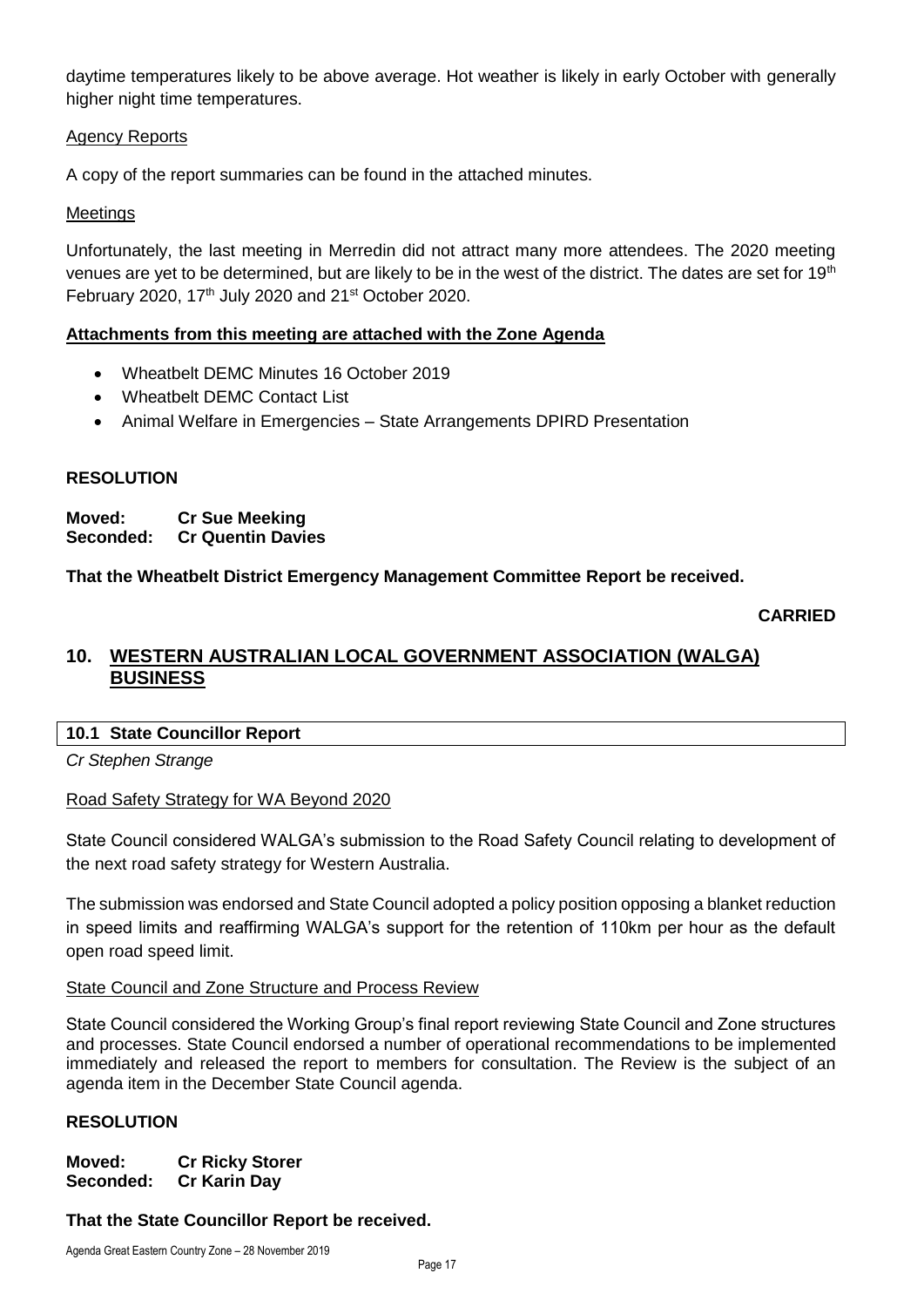#### **10.2 WALGA Status Report**

*By Tony Brown, Executive Officer*

#### **BACKGROUND**

Presenting the Status Report for November 2019 which contains WALGA's responses to the resolutions of previous Zone Meetings.

<span id="page-17-0"></span>

| Zone                   | <b>Agenda Item</b>                                                                                                                                                                                                                                                                                                                                                                                                                                                                                   | <b>Zone Resolution</b>                                                                                                                                                                                                                                                                                                                                                                                                                                                                                                                                                                                                                                                                                                                                                                                                                                                                                                                                                                                                                                                                                                                                                   | <b>WALGA Response</b>                                                                                                                                                                                                | <b>Update</b>    | <b>WALGA Contact</b>                                                                                              |
|------------------------|------------------------------------------------------------------------------------------------------------------------------------------------------------------------------------------------------------------------------------------------------------------------------------------------------------------------------------------------------------------------------------------------------------------------------------------------------------------------------------------------------|--------------------------------------------------------------------------------------------------------------------------------------------------------------------------------------------------------------------------------------------------------------------------------------------------------------------------------------------------------------------------------------------------------------------------------------------------------------------------------------------------------------------------------------------------------------------------------------------------------------------------------------------------------------------------------------------------------------------------------------------------------------------------------------------------------------------------------------------------------------------------------------------------------------------------------------------------------------------------------------------------------------------------------------------------------------------------------------------------------------------------------------------------------------------------|----------------------------------------------------------------------------------------------------------------------------------------------------------------------------------------------------------------------|------------------|-------------------------------------------------------------------------------------------------------------------|
| <b>Great Eastern C</b> | 2019 June 27 Zone<br>Agenda Item 12.1<br>Government Regional<br>Officer Housing                                                                                                                                                                                                                                                                                                                                                                                                                      | That the Zone request WALGA to advocate on the<br>In May 2019, the McGowan Government deferred a planned increase to<br>impact of Government Regional Officer Housing on<br>GROH rents in 2019-20. The next increase of \$30pw was due to come into<br>retaining public sector professionals (Doctors, nurses,<br>effect 1 July 2019.<br>teachers) in the Great Eastern Country Zone.<br>https://www.mediastatements.wa.gov.au/Pages/McGowan/2019/05/McGo<br>wan-Government-temporarily-defers-increase-to-GROH-rents.aspx<br>WALGA notes and includes the Zones Recommendation in its advocacy for<br>GROH and greater service support for regional and remote Western<br>Australian Local Governments, acknowledging the importance of this topic<br>in the coming months.<br>WALGA has been advised by WAPOL and the relevant State Government<br>agency who confirm the rental freeze to GROH properties will remain until<br>the completion of the review of the GROH Tenant Rent Setting Framework.<br>Further work has been done in strengthening the partnerships between<br>WAPOL officers and key Local Government officers in specified areas of<br>concerns. |                                                                                                                                                                                                                      | Ongoing          | <b>Joanne Burges</b><br><b>Executive Manager,</b><br><b>People and Place</b><br>jburges@walga.asn.au<br>9213 2018 |
| <b>Great Eastern C</b> | 2019 June 27 Zone<br>Agenda Item 7.1<br><b>WALGA Advocacy</b><br>Regarding Greenfinch<br>Mine Expansion                                                                                                                                                                                                                                                                                                                                                                                              | That the Great Eastern Country Zone<br>1. Supports the Shire of Westonia's position to seek<br>clearing and mining approval for the proposed<br>Greenfinch mining operation.<br>2. Requests WALGA to raise the issue with relevant<br>authorities to ensure that the Greenfinch Project has<br>every chance of success.                                                                                                                                                                                                                                                                                                                                                                                                                                                                                                                                                                                                                                                                                                                                                                                                                                                  | WALGA has liaised with the Shire and also raised it with the Shadow<br>Minister for the Environment.<br>It is understood that a revised clearing application is currently being<br>assessed by the DWER.<br>Ongoing. | November<br>2019 | <b>Mark Batty</b><br><b>Executive Manager</b><br><b>Environment and Waste</b><br>Mbatty@walga.asn.au<br>9213 2078 |
| <b>Grt Eastern C</b>   | That the Great Eastern Country Zone request WALGA<br>2018 November 29<br>to advocate opposing the WA Water Corporation<br>Zone Agenda Item<br>proposed fee structure in remote parts of the eastern<br>7.4 Water Corporation<br>- New management<br>Wheatbelt and:<br>and billing structure<br>for standpipes<br>Request the Water Corporation look to possible<br>$\mathbf{1}$ .<br>subsidised billing to remote user standpipes for<br>users without any other possible means of<br>potable water; |                                                                                                                                                                                                                                                                                                                                                                                                                                                                                                                                                                                                                                                                                                                                                                                                                                                                                                                                                                                                                                                                                                                                                                          | Considered by the Infrastructure Policy Team at its March 2019 meeting<br>and further follow-up with Councils requested with feedback to the next<br>meeting.                                                        | November<br>2019 | lan Duncan<br><b>Executive Manager</b><br>Infrastructure<br>iduncan@walga.asn.au<br>9213 2031                     |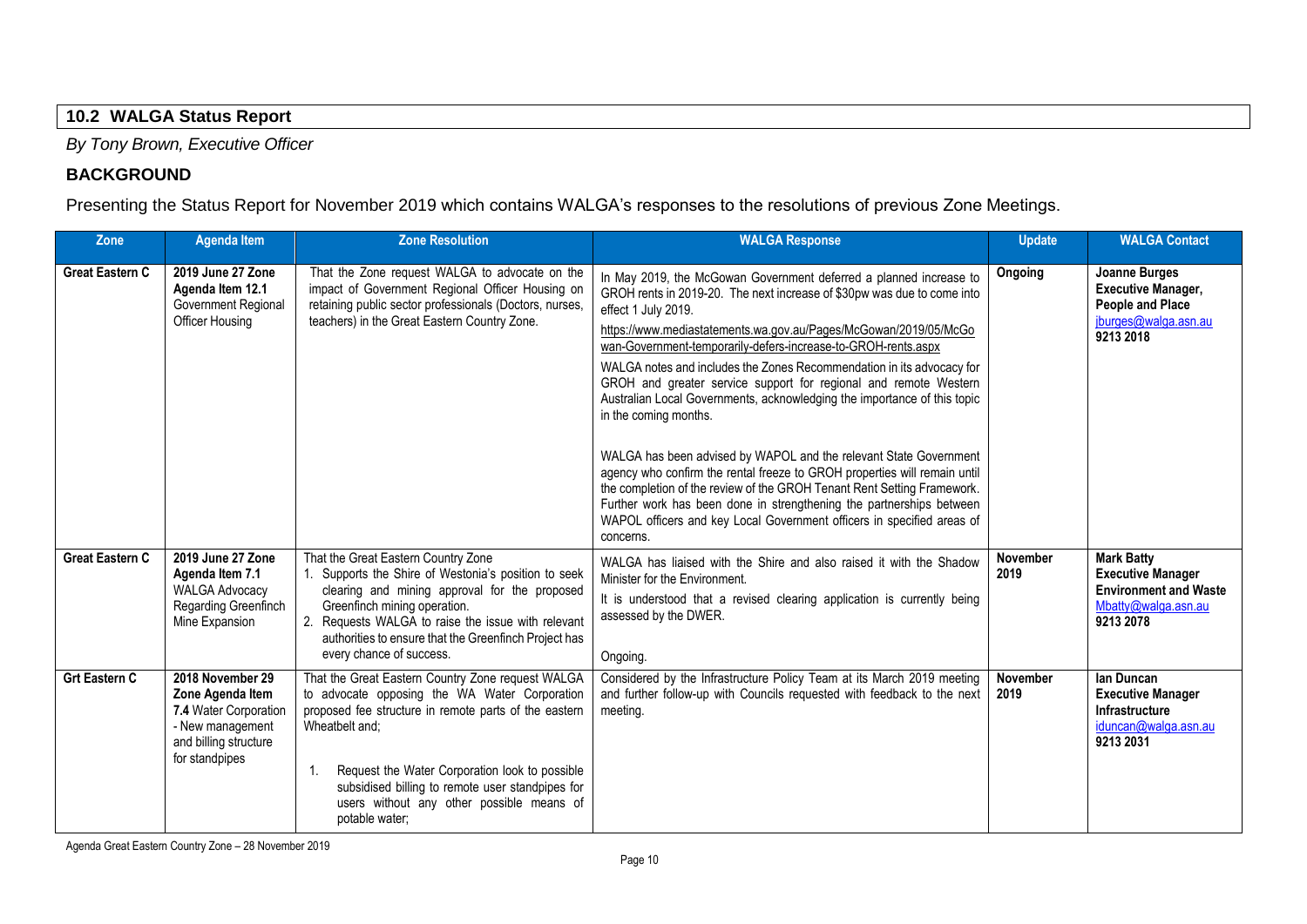|                      |                                                                                                      | Write to the Department of Water suggesting that as a<br>result of the increased Standpipe water costs that they<br>re-introduce the Farm Water Grants to allow effected<br>landholders the ability to create on-farm water storage<br>and water connections                                                                                                                                                                          |                                                                                                                                                                                                                                                                                                                                                                                                                                                                                                                                                                                                                                                                                |                                    |                                                                                                                                       |
|----------------------|------------------------------------------------------------------------------------------------------|---------------------------------------------------------------------------------------------------------------------------------------------------------------------------------------------------------------------------------------------------------------------------------------------------------------------------------------------------------------------------------------------------------------------------------------|--------------------------------------------------------------------------------------------------------------------------------------------------------------------------------------------------------------------------------------------------------------------------------------------------------------------------------------------------------------------------------------------------------------------------------------------------------------------------------------------------------------------------------------------------------------------------------------------------------------------------------------------------------------------------------|------------------------------------|---------------------------------------------------------------------------------------------------------------------------------------|
| <b>Grt Eastern C</b> | 2019 March Zone<br>Agenda Item 12.3<br>Telstra - Power<br><b>Outages Effecting</b><br>Communications | Requests WALGA to advocate through the State<br>1.<br>Emergency Management Committee for action in<br>respect to power outages effecting<br>telecommunications and the eligibility for Local<br>Governments to turn generators on.                                                                                                                                                                                                    | WALGA have written to the SEMC to request action in respect to power<br>outages effecting telecommunications.<br>WALGA have advocated to the SEMC and the SEMC have included this<br>item on their agenda at the meeting to be held 2 August 2019.<br>WALGA tabled this issue at the August SEMC meeting requesting SEMC to<br>formally write to the District Emergency management Committees and to<br>provide WALGA with advice on this matter. SEMC have taken this as an<br>action.<br>The Zone will be provided with a copy of SEMC's response when received.<br>This matter has been officially raised at SEMC, particularly the sector is still<br>awaiting a response. | Ongoing                            | Joanne Burges<br><b>Executive Manager,</b><br>People and Place<br>jburges@walga.asn.au<br>9213 2018                                   |
| <b>Grt Eastern C</b> | 2018 November 29<br>Zone Agenda Item<br>7.3 Container Deposit<br>Scheme Locations                    | That the Great Eastern Country Zone requests that:<br>All Local Governments be guaranteed, as a<br>$1_{\cdot}$<br>minimum, one flexible refund point in their<br>area.<br>A flexible access point should be defined as<br>2.<br>a refund point which, as a minimum, is open<br>16 hours each two week period, including at<br>least 8 hours at weekends<br>The State Government provide appropriate funding for<br>the refund points. | Tenders are currently being assessed, with an announcement on the<br>location of refund points envisaged to occur in December 2019.                                                                                                                                                                                                                                                                                                                                                                                                                                                                                                                                            | <b>November</b><br>2019<br>Ongoing | <b>Mark Batty</b><br><b>Executive Manager</b><br><b>Environment and Waste</b><br>Mbatty@walga.asn.au<br>9213 2078                     |
| <b>Grt Eastern C</b> | 2019 March Zone<br>Agenda Item 12.2<br>Office of the Auditor<br>General (OAG) Audit<br>Fee Increase  | The Zone request WALGA to undertake research into<br>the audit costs including why the Office of the Auditor<br>General (OAG) fees have increased significantly and<br>what is the criteria for the fee increases.                                                                                                                                                                                                                    | WALGA carried out a survey of Local Governments on their experiences<br>with the Office of the Auditor General carrying out financial and performance<br>audits on WA Local Governments.<br>A summary of the survey results were presented to the Zone at the August<br>2019 Zone meeting.<br>A State Council Agenda item for the December 2019 meeting has been<br>prepared. Please refer to item 5.6                                                                                                                                                                                                                                                                         | November<br>2019                   | <b>Tony Brown</b><br><b>Executive Manager</b><br>Governance and<br><b>Organisational Services</b><br>9213 2051<br>tbrown@walga.asn.au |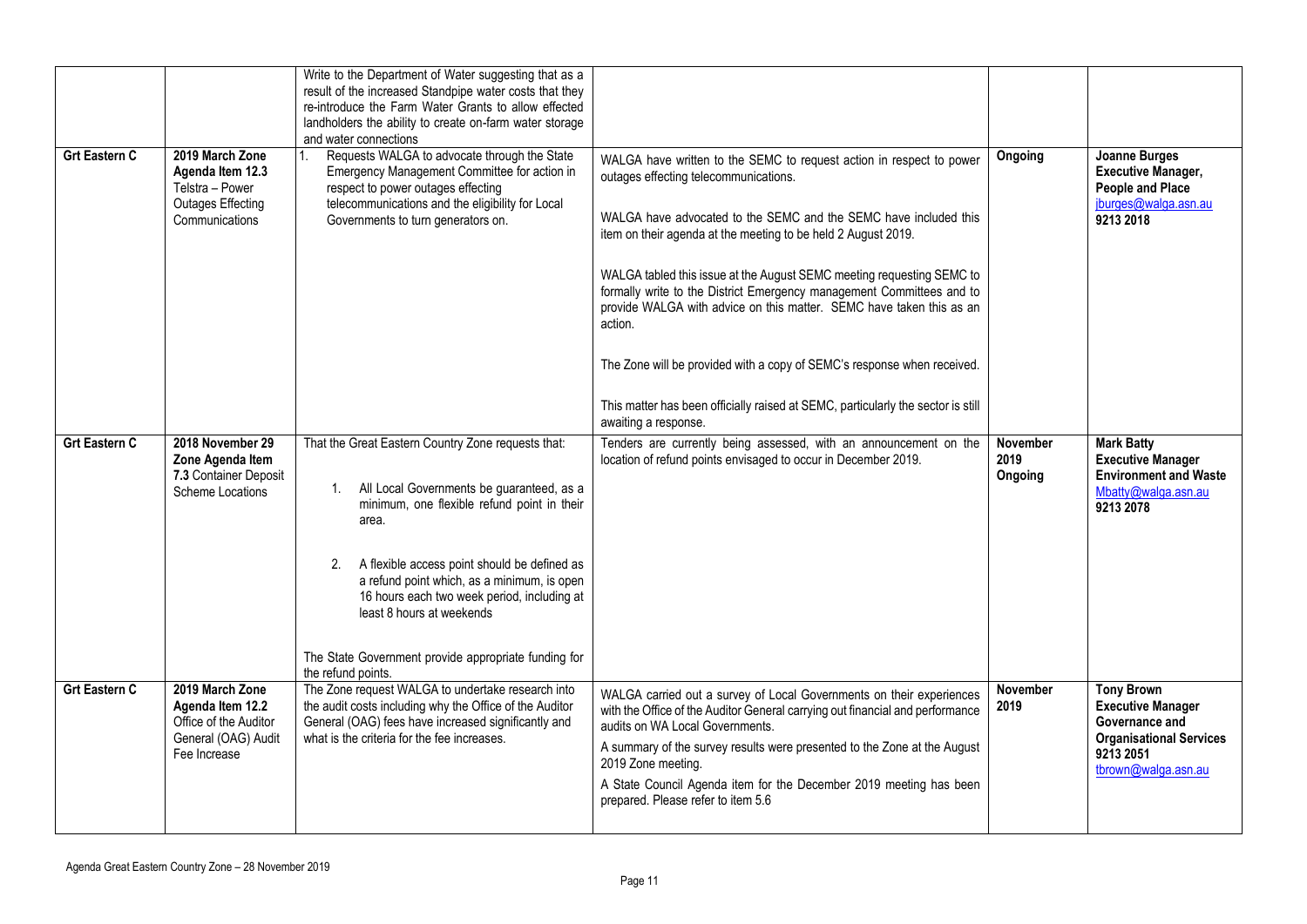#### **ZONE COMMENT**

This is an opportunity for Member Councils to consider the response from WALGA in respect to the matters that were submitted at the previous Zone Meeting.

#### **RESOLUTION**

**Moved: Cr Karin Day Seconded: Cr Glenys Batchelor**

#### **That the Great Eastern Country Zone WALGA November 2019 Status Report be noted.**

#### <span id="page-19-0"></span>**10.3 Review of WALGA State Council Agenda – Matters for Decision**

#### **BACKGROUND**

WALGA State Council meets five times each year and as part of the consultation process with Member Councils circulates the State Council Agenda for input through the Zone structure.

The full State Council Agenda can be found via link: **[https://walga.asn.au/getattachment/02b85870](https://walga.asn.au/getattachment/02b85870-f169-4119-b41c-d388071d8dbc/Agenda-State-Council-4-December-2019.pdf) [f169-4119-b41c-d388071d8dbc/Agenda-State-Council-4-December-2019.pdf](https://walga.asn.au/getattachment/02b85870-f169-4119-b41c-d388071d8dbc/Agenda-State-Council-4-December-2019.pdf)**

The Zone is able to provide comment or submit an alternative recommendation that is then presented to the State Council for consideration.

#### **MATTERS FOR DECISION**

#### **5.1 2020-21 State Budget Submission**

#### **WALGA Recommendation**

That WALGA's submission to the State Government in advance of the 2020-21 Budget be endorsed.

*Please refer to attached updated State Government Budget Submission (Agenda attachment 5)*

#### **5.2 Interim Submission - Remote Area Tax Concessions**

#### **WALGA Recommendation**

That WALGA's interim submission to the Productivity Commission's Draft Report into Remote Area Tax Concessions and Payments be endorsed.

#### **5.3 Mandatory Code of Conduct for Council Member, Committee Members and Candidates – Sector Feedback**

#### **WALGA Recommendation**

That WALGA:

- 1. Request the Mandatory Code of Conduct Working Group be reconvened by the Department of Local Government, Sport and Cultural Industries;
- 2. Refer the following matters to the Working Group for further consideration:
	- (a) Part B Behaviours
		- i. ensuring principles of natural justice can be adequately upheld in all circumstances;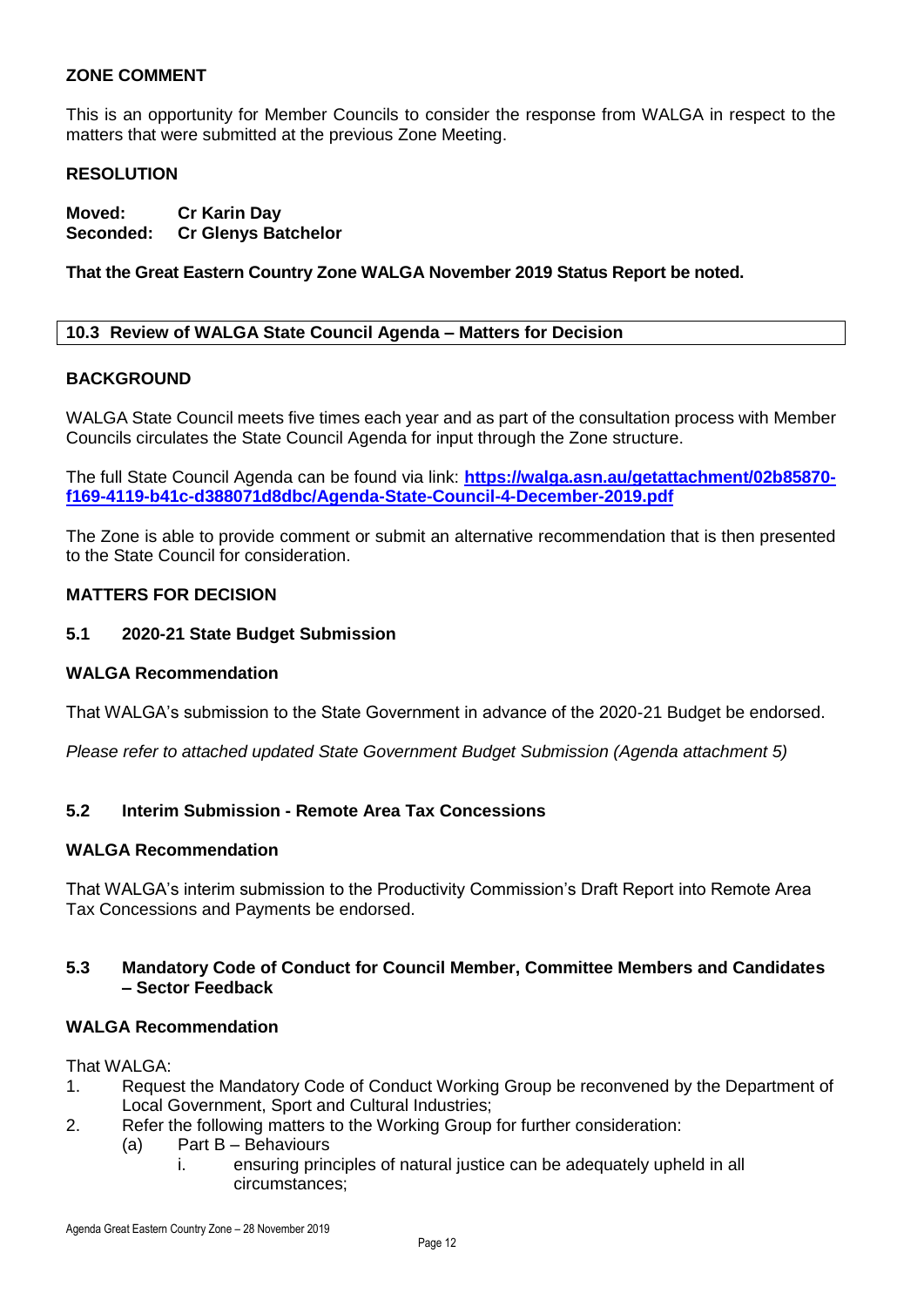- ii. training opportunities that will assist Council Members determine complaint outcomes under Part B;
- iii. development of a template Complaints Management Policy;
- iv. reconsider the purpose of allowing 'any person' to make a complaint;
- v. ensuring Committee Members and Candidates are included in Part B; and
- vi. re-naming 'Rules' to an appropriate term throughout Part B.
- (b) Part C Rules of Conduct
	- i. review the rationale for creating a new Rule of Conduct breach where three or more breaches of Part B – Behaviours are found and the Local Government resolves to refer the matter to the Local Government Standards Panel; and
	- ii. review the proposal to amend the definition of an 'interest' relating to Impartiality Interests from the present definition in Regulation 11 of the Local Government (Rules of Conduct) Regulations.
- 3. Recommend the Working Group develop an endorsed Mandatory Code of Conduct for further consultation with the Local Government sector.

#### **5.4 Standards and Guidelines for CEO Recruitment and Selection, Performance Review and Termination – Sector Feedback**

#### **WALGA Recommendation**

That WALGA:

- 1. Request the CEO Recruitment and Selection, Performance Review and Termination Working Group be reconvened by the Department of Local Government, Sport and Cultural Industries; and
- 2. Refer the following matters to the Working Group for consideration:
	- (a) Removal from the Model Standards the requirement to readvertise CEO positions after 10 years of continuous service;
	- (b) Encouraging, rather than mandating, the involvement of an independent person in the CEO Recruitment and Selection Process;
	- (c) Reconsideration of the proposal for independent review of the recruitment process;
	- (d) Support the role of the Department of Local Government, Sport and Cultural Industries as the regulator for monitoring and compliance; and
	- (e) Further investigate a role for a Local Government Commissioner.
- 3. Recommend the Working Group develop endorsed Model Standards for further consultation with the Local Government sector.

#### **5.5 Local Government Financial Ratios**

#### **WALGA Recommendation**

- 1) That WALGA advocate to the Minister for Local Government to amend the Local Government Financial Management Regulations to provide for the following ratios;
	- a. Operating Surplus Ratio
	- b. Debt Service Coverage Ratio
	- c. Asset Sustainability Ratio
	- d. Current Ratio
	- e. Net Financial Liabilities Ratio
- 2) The recommended indicators to the financial ratios be referred to the Department of Local Government, Sport and Cultural Industries and the Office of the Auditor General for consideration;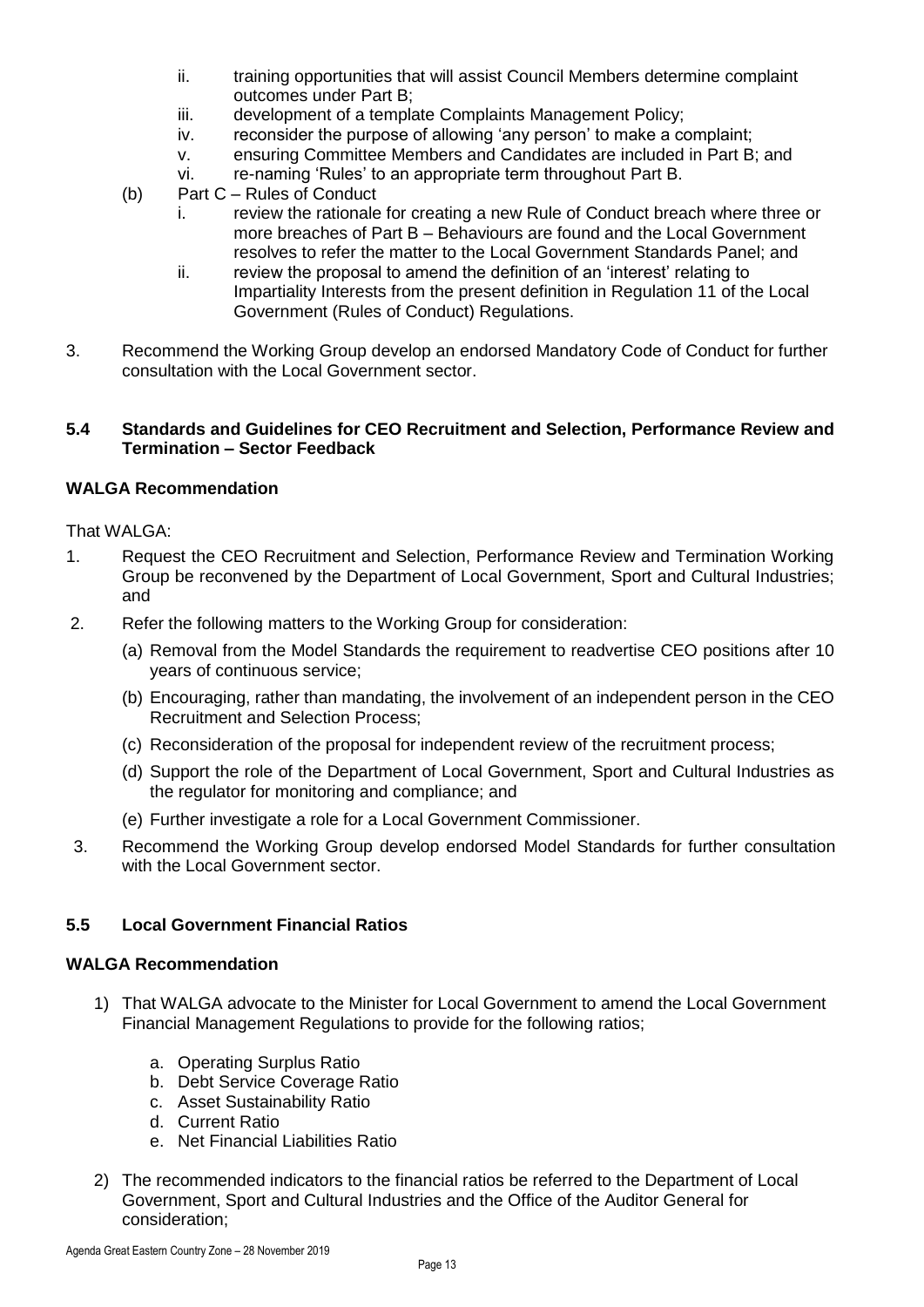a) Operating Surplus Ratio

A key indicator of a Local Government's financial performance is the Operating Surplus relative to the operating revenues. A benchmark result of 0% or greater is considered acceptable. Advanced is 15% or above.

b) Debt Service Coverage Ratio

A Local Government's ability to service debt is measured by the "Debt Service Cover Ratio". This is the measurement of a local government's ability to produce enough cash to cover its debt payments. A Basic standard is achieved if the ratio is greater than or equal to 2. An Advanced standard is achieved if the ratio is greater than 5

c) Asset Sustainability Ratio

Measures capital expenditure on renewal or replacement of assets, relative to depreciation expense. Standard is met if the ratio can be measured and is 90% (or 0.90) Standard is improving if this ratio is between 90% and 110% (or 0.90 and 1.10)

d) Current Ratio

Liquidity refers to how quickly and cheaply an asset can be converted into cash. A Local Government's liquidity is measured by the "Current Ratio". This ratio provides information on the ability of a Local Government to meet its short-term financial obligations out of unrestricted current assets. Standard is met if the ratio can be measured and is at least 90%. Standard is improving if this ratio is between 90% and 110%.

e) Net Financial Liabilities Ratio

An indicator of the extent to which the net financial liabilities of a Local Government can be serviced by its operating revenues. Target < 60% per annum.

#### **5.6 Local Government Audits**

#### **WALGA Recommendation**

That WALGA;

- 1) Write to the Office of the Auditor General (OAG) advising of the cost increases to the Local Government sector in respect to financial audits over the first 2 years of OAG audits and request constraint on audit cost increases in the future.
- 2) Write to the Minister for Local Government seeking formal commitment that Performance Audits carried out by the Office of the Auditor General are the responsibility of the State Government.

#### **5.7 Review of State Council and Zone Structure and Processes – Working Group Report and Recommendations**

#### **WALGA Recommendation**

That:

- 1. The Working Group's Final Report, and State Council's prior endorsement of Recommendations 5, 6, 7, and 8 from the Working Group's Final Report, be noted; and,
- 2. Recommendations 1, 2, 3, 4, 9, and 10, from the Working Group's Final Report be endorsed.

#### **5.8 Membership of Development Assessment Panels**

#### **WALGA Recommendation**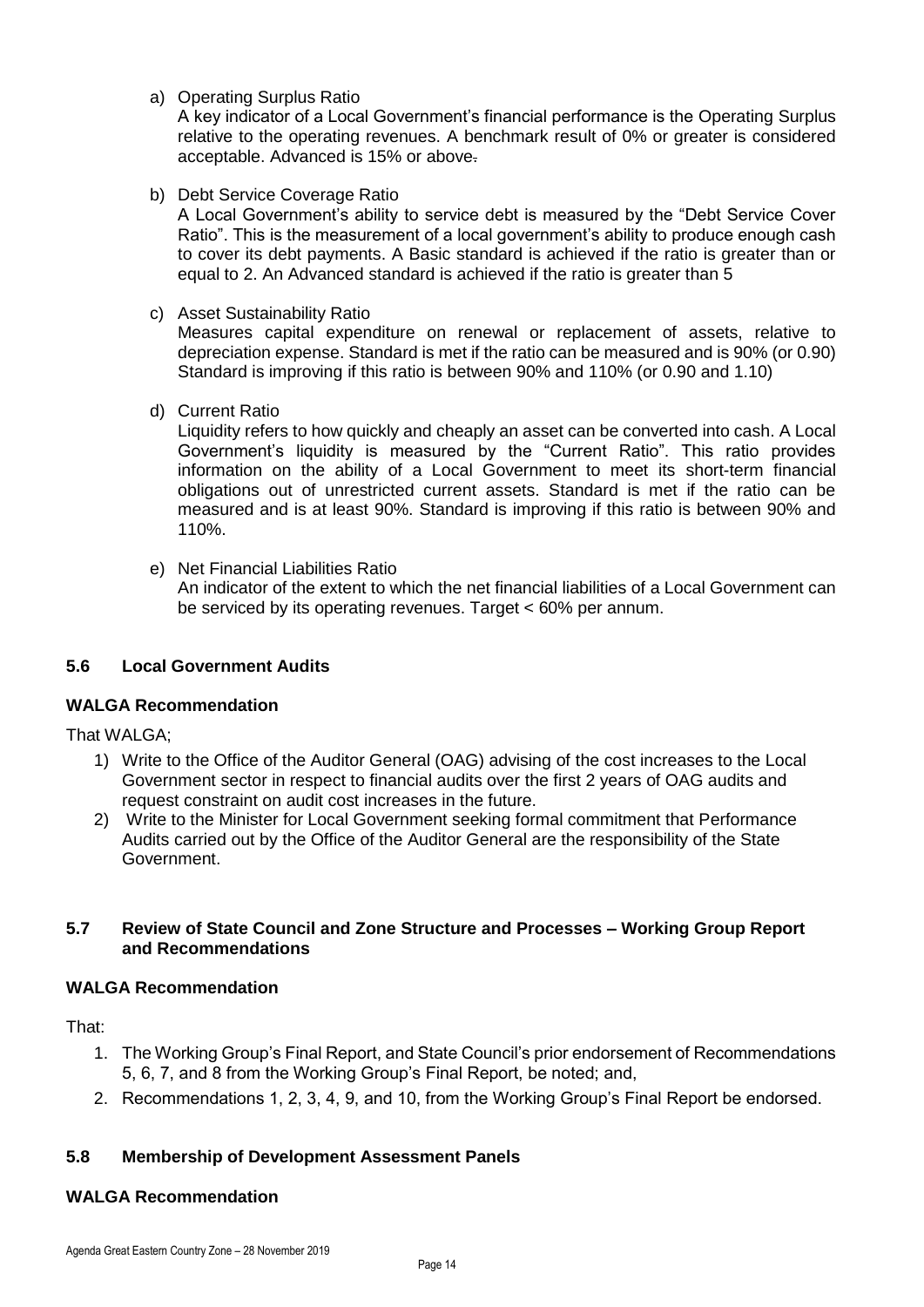That WALGA advocate to the Minister for Planning, that the composition of Development Assessment Panels (DAPs) be modified to provide equal representation of technical advice and local knowledge, in accordance with the original objectives of the DAP system to enhance the decision making process by improving the balance of experts.

#### **5.9 Interim Submission – Draft State Planning Policy 3.6 – Infrastructure Contributions**

#### **WALGA Recommendation**

- 1. That the interim submission to the WA Planning Commission on draft State Planning Policy 3.6 – Infrastructure Contributions, be endorsed.
- 2. That the West Australian Planning Commission (WAPC) be advised that the proposed cap on community infrastructure contributions is strongly opposed and without the removal of this proposed cap, WALGA does not support draft State Planning Policy 3.6 – Infrastructure **Contributions**

#### **5.10 Local Government as Collection Agency for Construction Training Fund**

#### **WALGA Recommendation**

- 1. That WALGA advise the Construction Training Fund (CTF):
	- 1.1 That due to the operational improvements and establishment of an on-line portal for payments of the Building and Construction Industry Training Fund, Local Government will not continue to be a collection agency for these payments
	- 1.2 That the online receipt issued upon payment of the *Building and Construction Industry Training Fund,* must clearly show the property address and estimated building value to ensure it complies with section 20 of the *Building Act 2011*
	- 1.3 That the Department of Mines, Industry Regulation and Safety (DMIRS) must provide access to the data collated in the Building Permit Database Project to assist CTF in their acquittal process, and
	- 1.4 That a review of the apprenticeship pathways should be undertaken, as the Local Government sector can provide many potential apprentice pathways directly connected to the construction and development industry.
- 2. That WALGA advise the Minister for Local Government, Minister for Education & Training and Minister for Commerce that the current CTF collection process is unnecessary administrative red tape for the Local Government sector, and seek their support for Local Government to not continue to be a collection agency for these payments.

#### **5.11 Interim Submission - Public Health Regulations Review Discussion Papers**

#### **WALGA Recommendation**

That the interim submissions provided to the Department of Health on the following discussion papers be endorsed:

- 1. Managing public health risks at events in WA
- 2. Management of public health risks related to offensive trade in WA
- 3. Managing the public health risks associated with cooling towers and warm water systems in WA
- 4. A new regulatory framework for managing drinking water in WA

#### **5.12 Reforms to the Building Approval Process for Single Residential Buildings in Western Australia**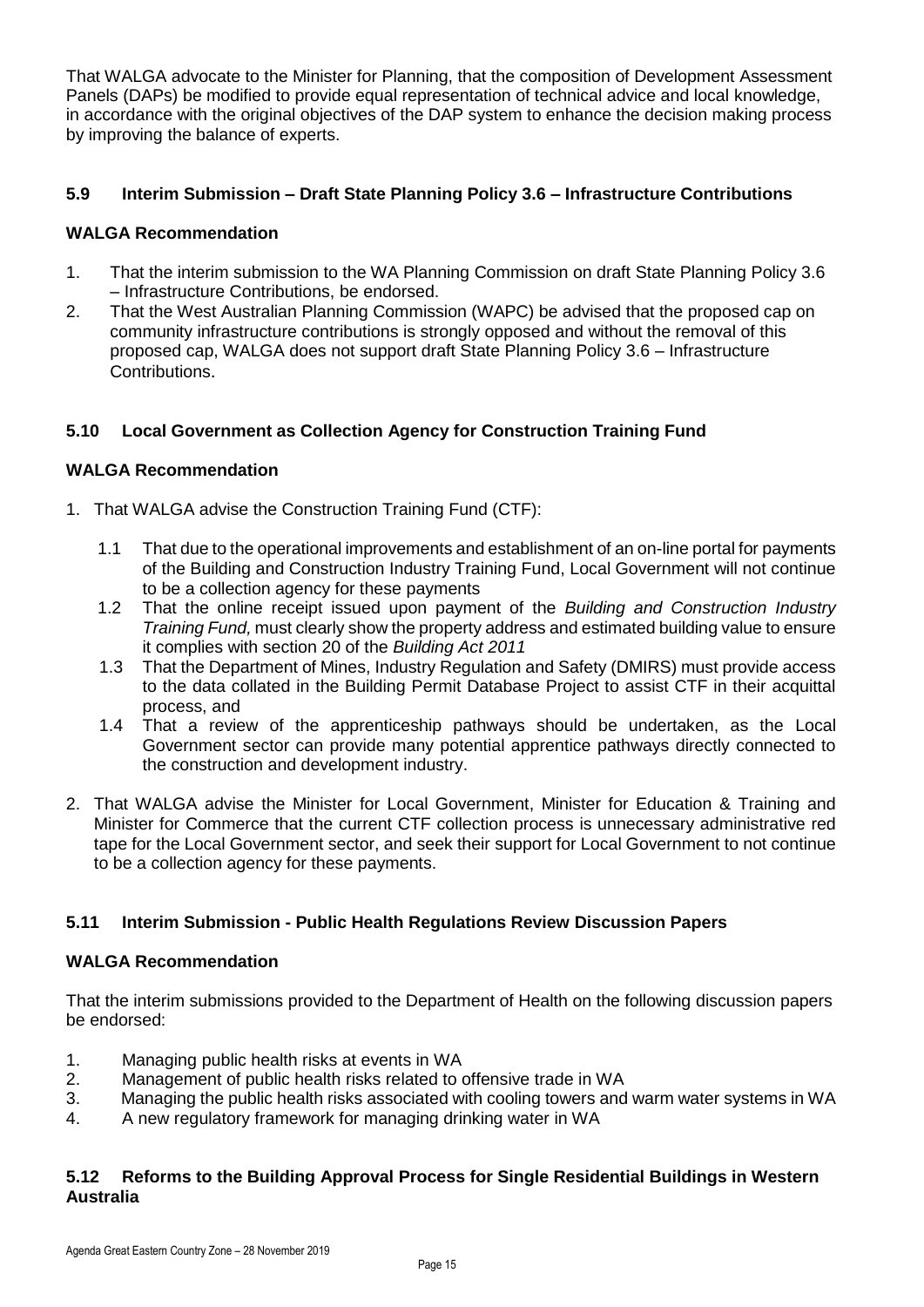#### **WALGA Recommendation**

#### That WALGA:

- 1. Advise the Department of Mines Industry Regulation and Safety (DMIRS) that Option 3 of the Consultation Regulatory Impact Statement, improvements to the single residential building approvals process, is supported in principle, subject to the following matters being addressed in consultation with the Local Government sector:
	- a) Prior to any regulatory changes, a review of the building fees and charges is essential, to ensure that any costs associated with the approval of building work, implementation of mandatory inspections, compliance and enforcement actions, and record keeping requirements for the Local Government sector, will result in full cost recovery
	- b) The Independent Building Surveyor who signed the Certificate of Design Compliance should be responsible for undertaking the inspections, therefore, Local Government would not be solely responsible for mandatory inspections
	- c) The State Government's registration process for the Builder should be strengthened to ensure that the builder fulfils their obligations for compliance with the National Construction Code
	- d) Implementation of mandatory inspections should be undertaken by properly qualified and independent personnel, at the following stages (at a minimum) of the construction process
		- 1. Foundations and footings
		- 2. Slab/reinforcement of bearers/joists
		- 3. Waterproofing
		- 4. Roof, and
		- 5. Occupancy or final completion
	- e) The occupancy or final completion inspection must ensure that the bushfire construction and energy efficiency requirements have been complied with, and
	- f) The removal of the proposed 'fast track approval' concept, as is not warranted nor properly justified as an improvement option.
- 2. Endorse the submission of this State Council report to the DMIRS, as the Association's submission on the Consultation Regulatory Impact Statement.

#### **5.13 Wheatbelt Regional Health Services**

#### **WALGA Recommendation**

#### That WALGA:

- 1. Re-establishes a working group to progress a Memorandum of Understanding with Local Governments in the Wheatbelt region and the WA Country Health Service, based on the previous work by the former Wheatbelt Health MOU Group, which outlines communication, responsibilities and strategic priorities unique to the region; and
- 2. Work with key service providers and stakeholders to engage with Local Government to further discuss the issues and develop solutions in the aged care services sector.

#### **5.14 Interim Submission to the Climate Health WA Inquiry**

#### **WALGA Recommendation**

That the WALGA interim submission to the Climate Health WA Inquiry be endorsed.

#### **5.15 Submission on the Climate Change in Western Australia Issues Paper**

#### **WALGA Recommendation**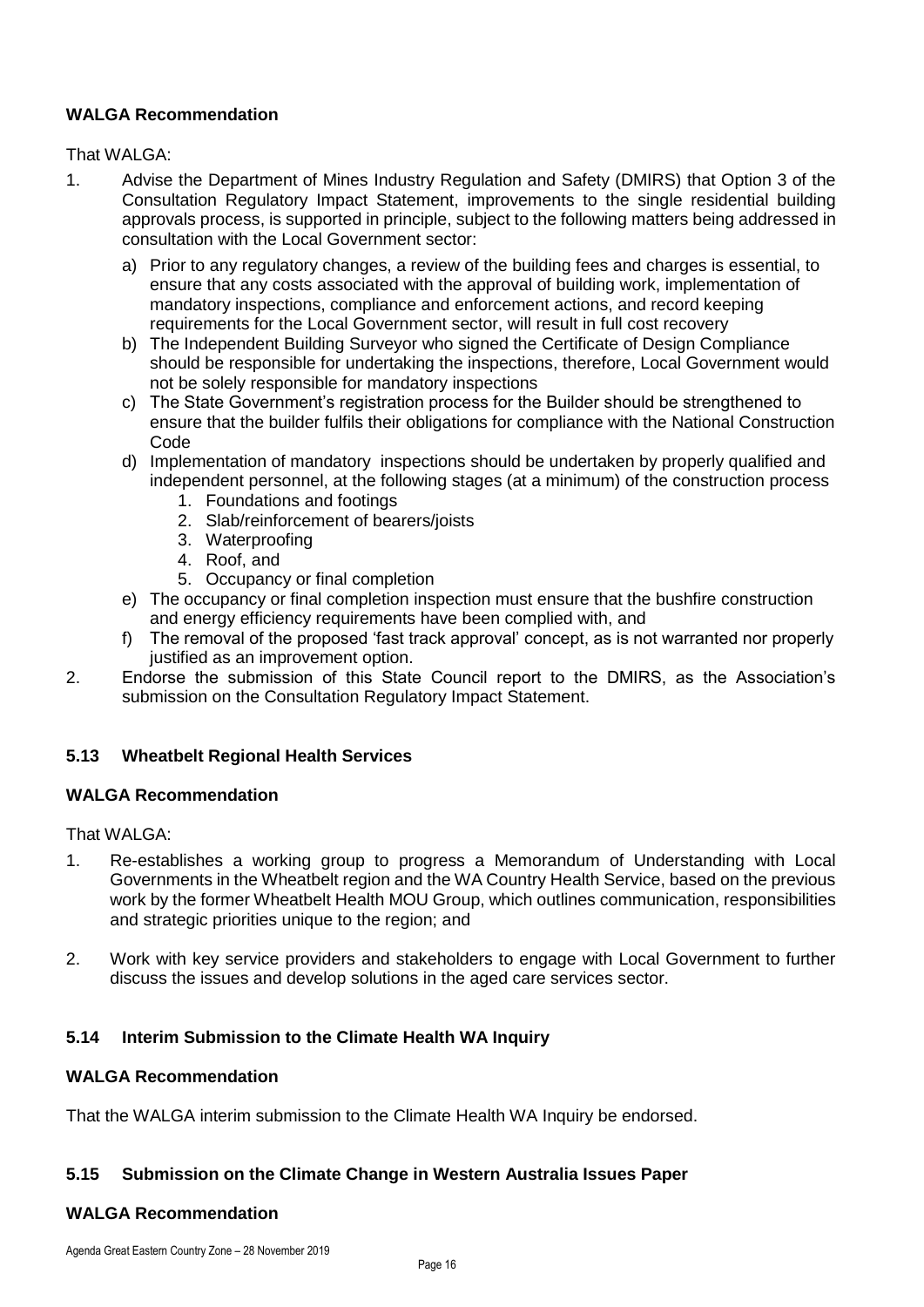That the WALGA submission on the Climate Change in Western Australia Issues Paper be endorsed.

#### **5.16 Interim Submission – Policy and Application Guidelines for Speed Zoning**

#### **WALGA Recommendation**

The interim submission to Main Roads WA on the Policy and Application Guidelines for Speed Zoning be endorsed.

#### **5.17 Interim Submission – Response to the Select Committee on Northern Australia**

#### **WALGA Recommendation**

That WALGA's interim submission to the Select Committee on the effectiveness of the Australian Government's Northern Australia agenda be endorsed.

#### **RESOLUTION**

**Moved: Cr Tony Sachse Seconded: Cr Karin Day**

**That the Great Eastern Country Zone supports all Matters for Decision en bloc as listed above in the State Council Agenda with the exception of Item 5.5 to be amended to read as follows:**

**5.5 Local Government Financial Ratios** 

#### **RECOMMENDATION**

**That the item be deferred and that WALGA form a sector reference group to further review the ratios and provide recommendations to the March 2020 State Council meeting.**

#### **CARRIED**

#### <span id="page-24-0"></span>**10.4 Review of WALGA State Council Agenda – Matters for Noting / Information**

- **6.1 Ministerial Review of State IR System**
- **6.2 Action Plan for Planning Reform**
- **6.3 Parliamentary Inquiry into Short Stay Accommodation – Final Report**
- **6.4 Draft State Planning Policy 7.2: Precinct Design – Submission**
- **6.5 Managing Public Health Risks Associated with Pesticides in WA**
- **6.6 Local Government Grants Scheme Working Group**
- **6.7 Australian Fire Danger Rating System (AFDRS) Program**
- **6.8 WALGA Emergency Management Engagement Project**
- **6.9 WALGA Submission to the Inquiry into 5G in Australia**
- **6.10 WALGA Comments on the Environmental Offsets Framework Review Report**
- **6.11 Report Municipal Waste Advisory Council (MWAC)**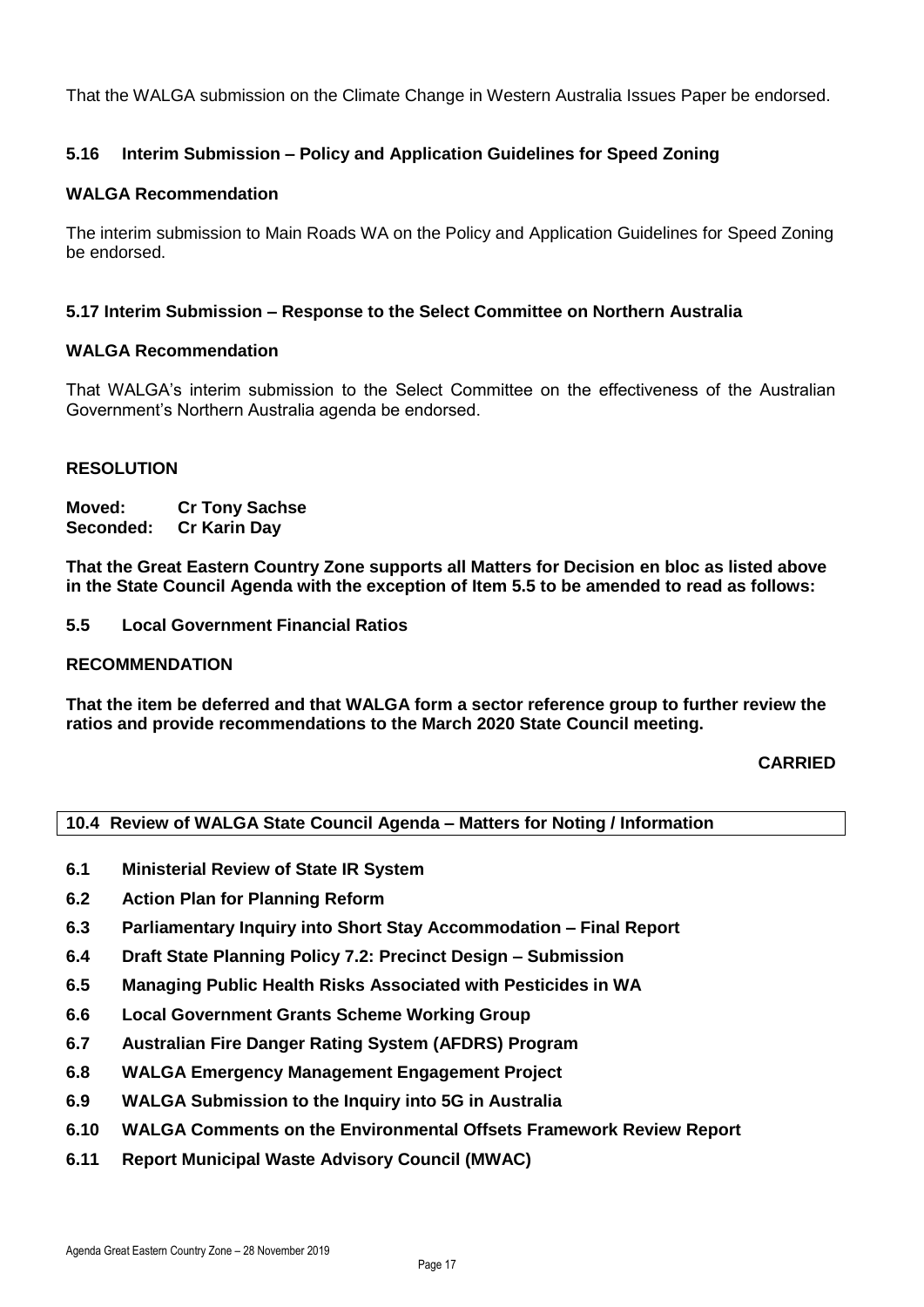#### <span id="page-25-0"></span>**10.5 Review of WALGA State Council Agenda – Organisational Reports**

#### **ORGANISATIONAL REPORTS**

- **7.1.1 Report on Key Activities, Environment and Waste Unit**
- **7.1.2 Report on Key Activities, Governance and Organisational Services**
- **7.1.3 Report on Key Activities, Infrastructure**
- **7.1.4 Report on Key Activities, People and Place**

<span id="page-25-1"></span>**10.6 Review of WALGA State Council Agenda – Policy Forum Reports**

- **7.2 Policy Forum Reports**
	- **7.2.1 Mayors/Presidents Policy Forum**
	- **7.2.2 Mining Community Policy Forum**
	- **7.2.3 Container Deposit Legislation Policy Forum**
	- **7.2.4 Economic Development Forum**

#### <span id="page-25-2"></span>**10.7 WALGA President's Report**

The WALGA President's report was attached to the Agenda.

#### **RESOLUTION**

**Moved: Cr Karin Day Seconded: Cr Wayne Della Bosca**

**That the Great Eastern Country Zone notes the following reports contained in the WALGA State Council Agenda.**

- **Matters for Noting/Information**
- **Organisational Reports**
- **Policy Forum Reports; and**
- **WALGA President's Report**

#### **CARRIED**

#### <span id="page-25-3"></span>**11. AGENCY REPORTS**

#### <span id="page-25-4"></span>**11.1 Department of Local Government, Sport and Cultural Industries**

Jennifer Collins from the Department of Local Government, Sport & Cultural Industries provided an update to the Zone. Please see link below for the update:

#### [Zone Update from DLGSC](https://aus01.safelinks.protection.outlook.com/?url=https%3A%2F%2Fus7.campaign-archive.com%2F%3Fu%3D6b3a3f7b848e66bfa0f6fc583%26id%3D4837dfeee1&data=02%7C01%7Cliz.toohey%40dlgsc.wa.gov.au%7C38c288179a634161369308d76bf8b3f5%7Cc1ae0ae2d5044287b6f47eafd6648d22%7C1%7C0%7C637096588216167272&sdata=ZbFAosgULCDMU%2FF8AQmCdPzYZn24FRfxxmDtIRwUG3E%3D&reserved=0)

It is also noted that a Representative from the Department of Local Government, Sport and Cultural Industries will attend the March 2020 Zone meeting and provide a 20 minutes presentation on relevant key projects.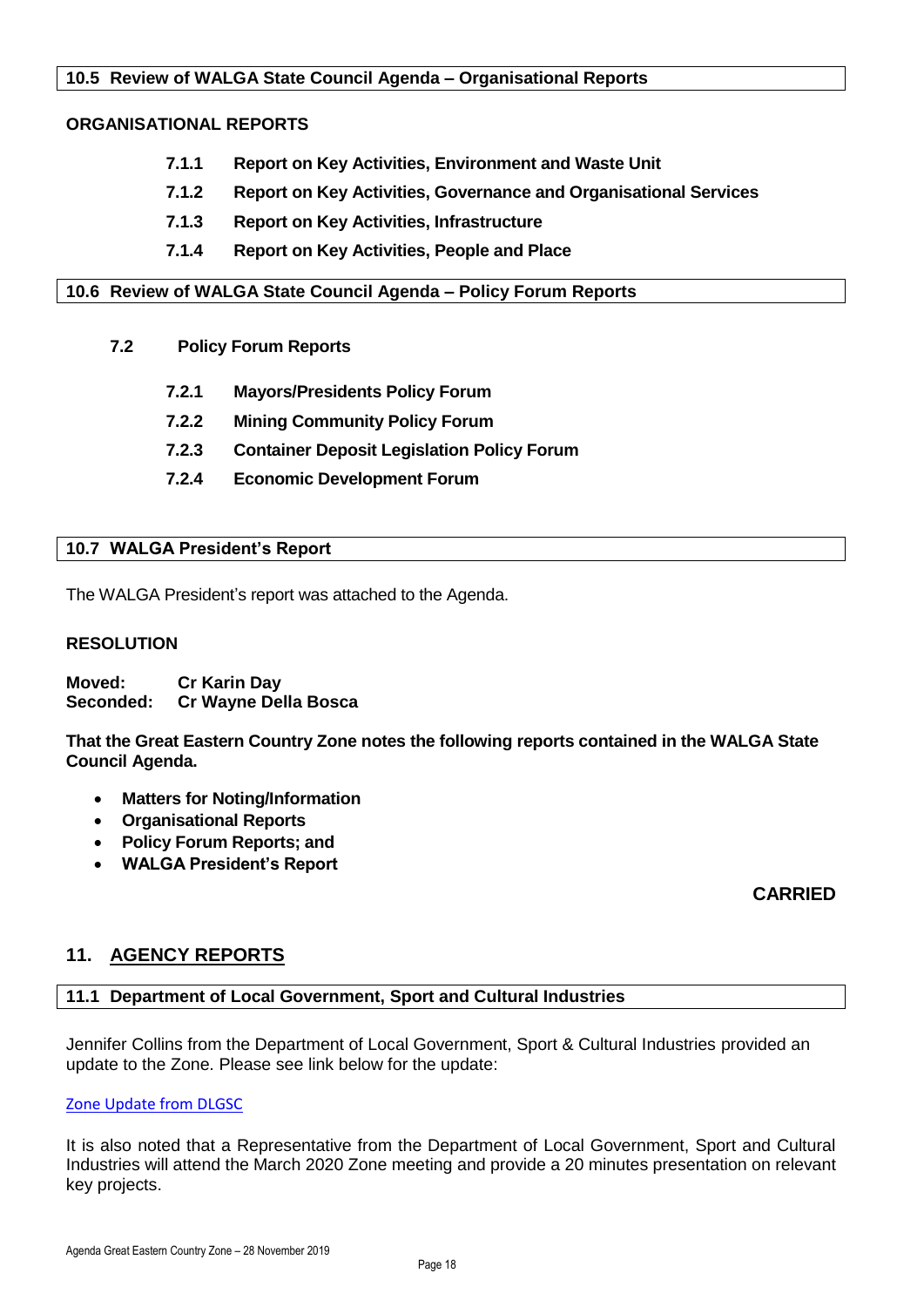For future meetings of the Great Eastern Country Zone a Representative from the Department of Local Government will continue to attend and provide a 10 minutes presentation on matters of interest at each meeting and Zone delegates are invited to provide topics of interest to the Zone Executive Officer prior to each meeting Agenda deadline to allow the Department to source information as required for the next meeting.

#### <span id="page-26-0"></span>**11.2 Main Roads Western Australia**

Mr Craig Manton was an apology for this meeting and Janet Hartley-West provided an update to the Zone.

#### <span id="page-26-1"></span>**11.3 Wheatbelt RDA**

An update on the Wheatbelt RDAW was attached in the Agenda.

#### <span id="page-26-2"></span>**11.4 Wheatbelt Development Commission**

Gavin Robins Acting CEO and Kristen Twine provided an update to the Zone.

#### <span id="page-26-3"></span>**12. MEMBERS OF PARLIAMENT**

Office of Mia Davies MLA – Kathleen Brown, put forward Mia Davies, MLA, Member for Central Wheatbelt apologies and raised no issues.

#### <span id="page-26-4"></span>**13. EMERGING ISSUES**

#### 13.1 Sports Infrastructure Forum

The Zone requested the secretariat to obtain feedback and report back to the Zone on the outcomes of the Sports Infrastructure Forum. This information will be provided to the Zone when received.

#### <span id="page-26-5"></span>**14. URGENT BUSINESS**

Nil

#### <span id="page-26-6"></span>**15. DATE, TIME AND PLACE OF NEXT MEETINGS**

The Great Eastern Country Zone meetings have been endorsed by the Executive Committee and are listed below:

Please note that the August Zone meeting is proposed to be Tuesday 25 August to not clash with the Dowerin Field Day in 2020.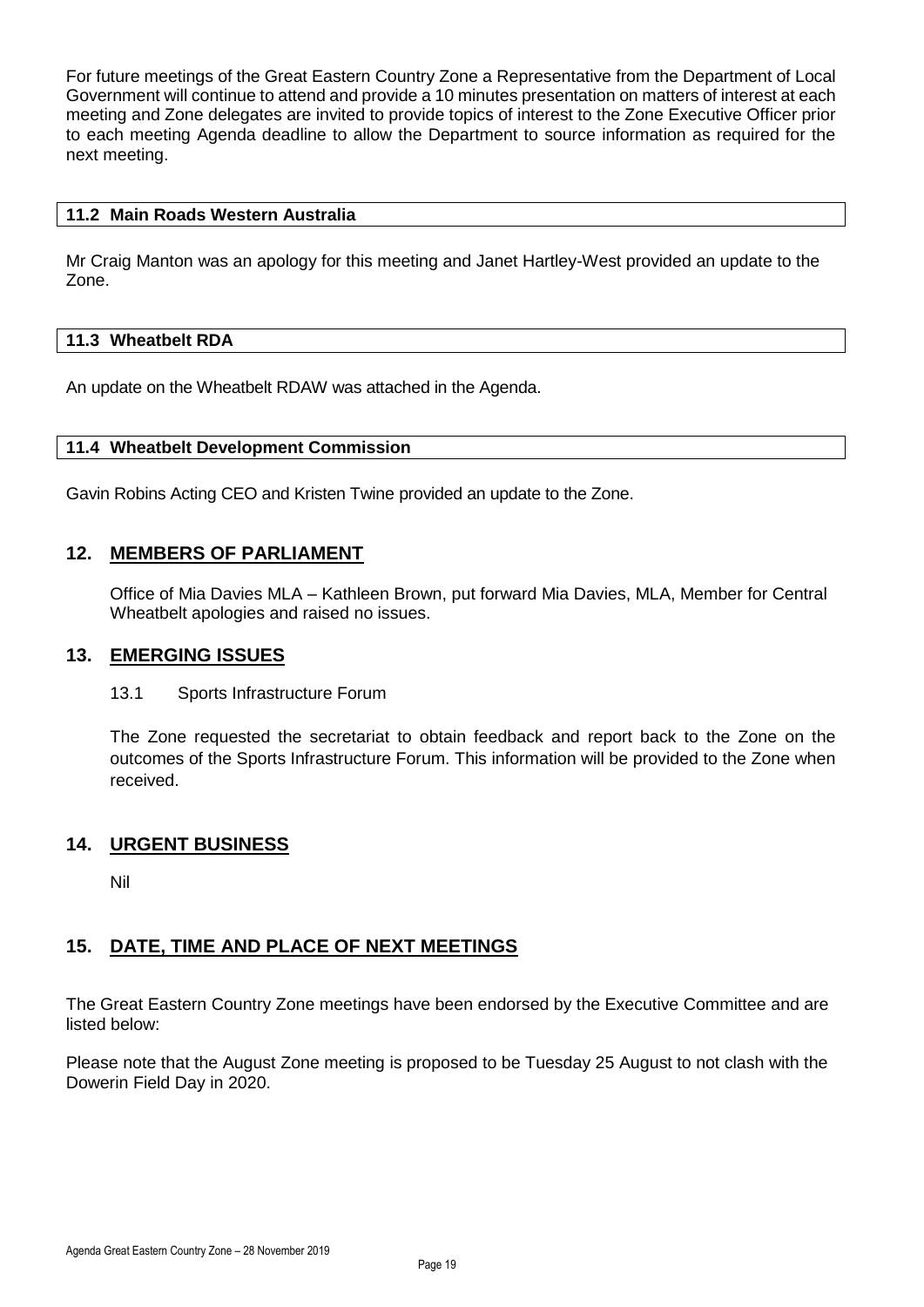#### NOTICE OF MEETINGS **GREAT EASTERN COUNTRYZONE 2020**

| <b>Zone Meeting</b><br><b>Dates</b> | <b>Time</b>       | <b>HOST LOCATION</b>  | <b>State Council</b><br><b>Meeting Dates 2020</b> |
|-------------------------------------|-------------------|-----------------------|---------------------------------------------------|
| 26 February                         | Wednesday<br>10am | Shire of Kellerberrin | Wednesday<br>4 March 2020                         |
| 30 April                            | Thursday<br>10am  | Shire of Merredin     | Wednesday<br>6 May 2020                           |
| 25 June                             | Thursday<br>10am  | Shire of Kellerberrin | Wednesday 1 July 2020                             |
| 25 August                           | Tuesday<br>10am   | Shire of Merredin     | <b>Regional Meeting</b><br>3-4 September 2020     |
| 26 November                         | Thursday<br>10am  | Shire of Kellerberrin | Wednesday<br>2 December 2020                      |

Action: Zone Members to be canvassed on changing the February 2020 meeting to Wednesday 26 February instead of Thursday 27 February.

A further consideration by Zone Members to be canvassed is the change of start time for all meetings to be 10am.

#### **Noted**

#### <span id="page-27-0"></span>**16. CLOSURE**

There being no further business the Chair declared the meeting closed at 12.10pm.